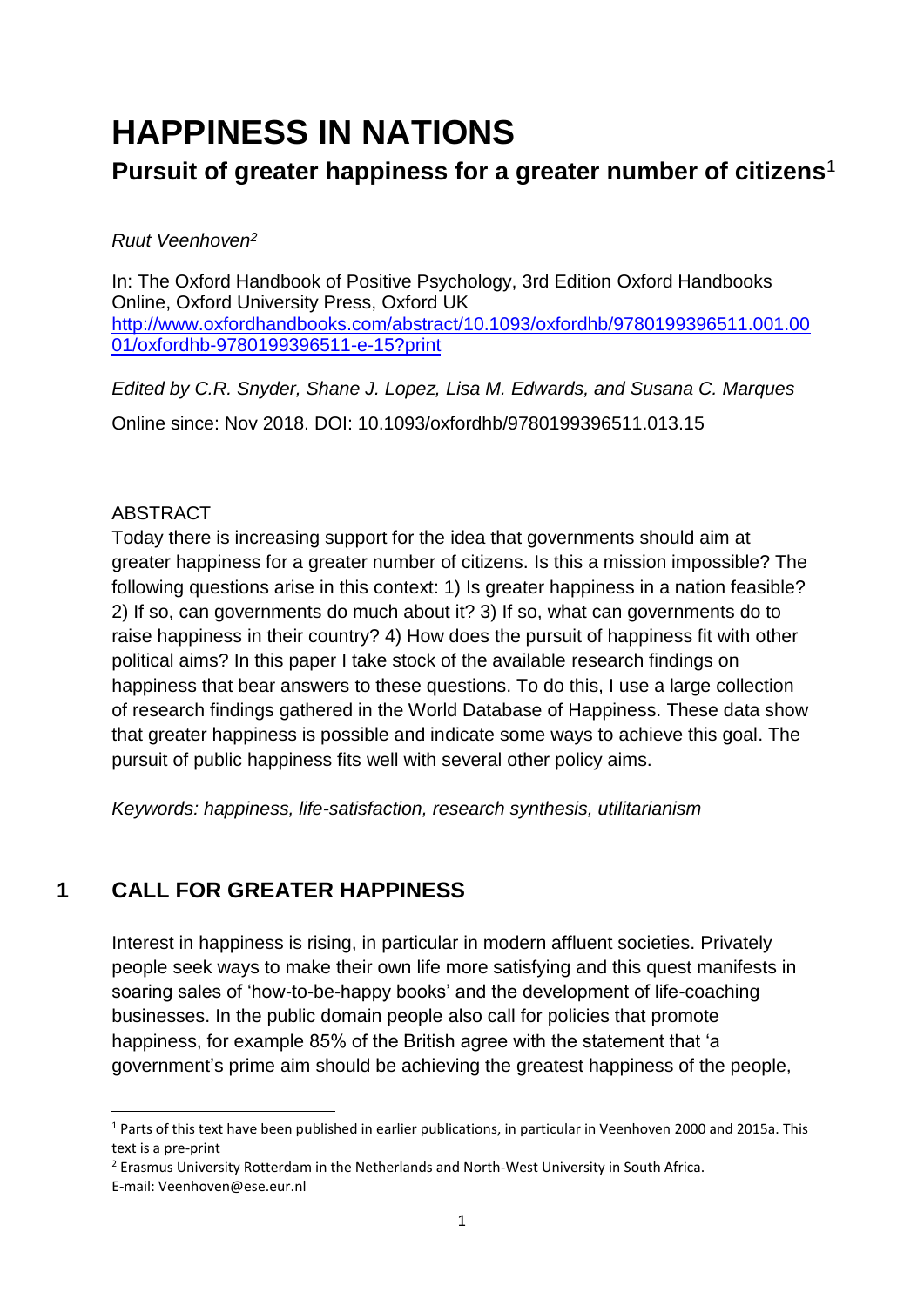not the greatest wealth' (BBC 2006, question 14). As a result happiness is rising on the political agenda. A recent manifestation of this trend is the international conference on Happiness and Wellbeing held at the UN headquarters in New York in April 2012 (Thinley 2012) and the subsequent publication of yearly World Happiness Reports (Helliwell et al 2012, 2013, 2014, 2015).

# **1.1 Ideological context**

At first sight this interest in happiness is something quite new, but actually it is the revival of a long-standing creed. The idea that there is a moral obligation to advance human happiness is a fruit of the European 'Enlightenment', an intellectual movement that took a position against religious views that had dominated thinking in the European middle ages.

One of the contested views was that happiness can be found only in the afterlife and that an earthly life serves only as an entrance test to heaven or hell. The enlightened opinion was that happiness is possible on earth and that we should not renounce it. Another contested view was that morality roots in divine revelation, and in particular, in the 'Ten Commandments'. Enlightened thinkers came to see morality more as a matter of human agreement, and discussed the intellectual foundations for social contracts.

Much of this thought was voiced by Jeremy Bentham (1789) in his famous book *On Morals and Legislation*, in which he argued that the good and bad of actions should be judged by their effects on human happiness. In his view, the best thing to do is that which results in the "greatest happiness, for the greatest number." This moral creed is called 'the greatest happiness principle' and is also known as 'utilitarianism'.

This secular ideology met with considerable resistance. In the 18th century the opposition came mainly from the churches, which were still quite powerful. In the 19th century the greatest happiness principle was met with reservations in the liberal and socialist emancipation movements that were more interested in freedom and equality than in happiness. In the early 20th century considerable opposition came from the then-virulent nationalism that laid more emphasis on the glory of the nation than on the happiness of its inhabitants. All these ideologies lost power in the late 20th century, and partly for this reason we have seen a revival of Bentham's greatest happiness principle.

Rising prosperity is another factor in this ideological shift. Pressing problems, such as epidemics, poverty and illiteracy, have been fairly well solved in western nations, and the removal of the 'negatives' gave room for 'positive' goals' on the political agenda. The recent emergence of 'positive psychology' is part of this longterm development. I have expanded on this history of happiness in Veenhoven 2015b.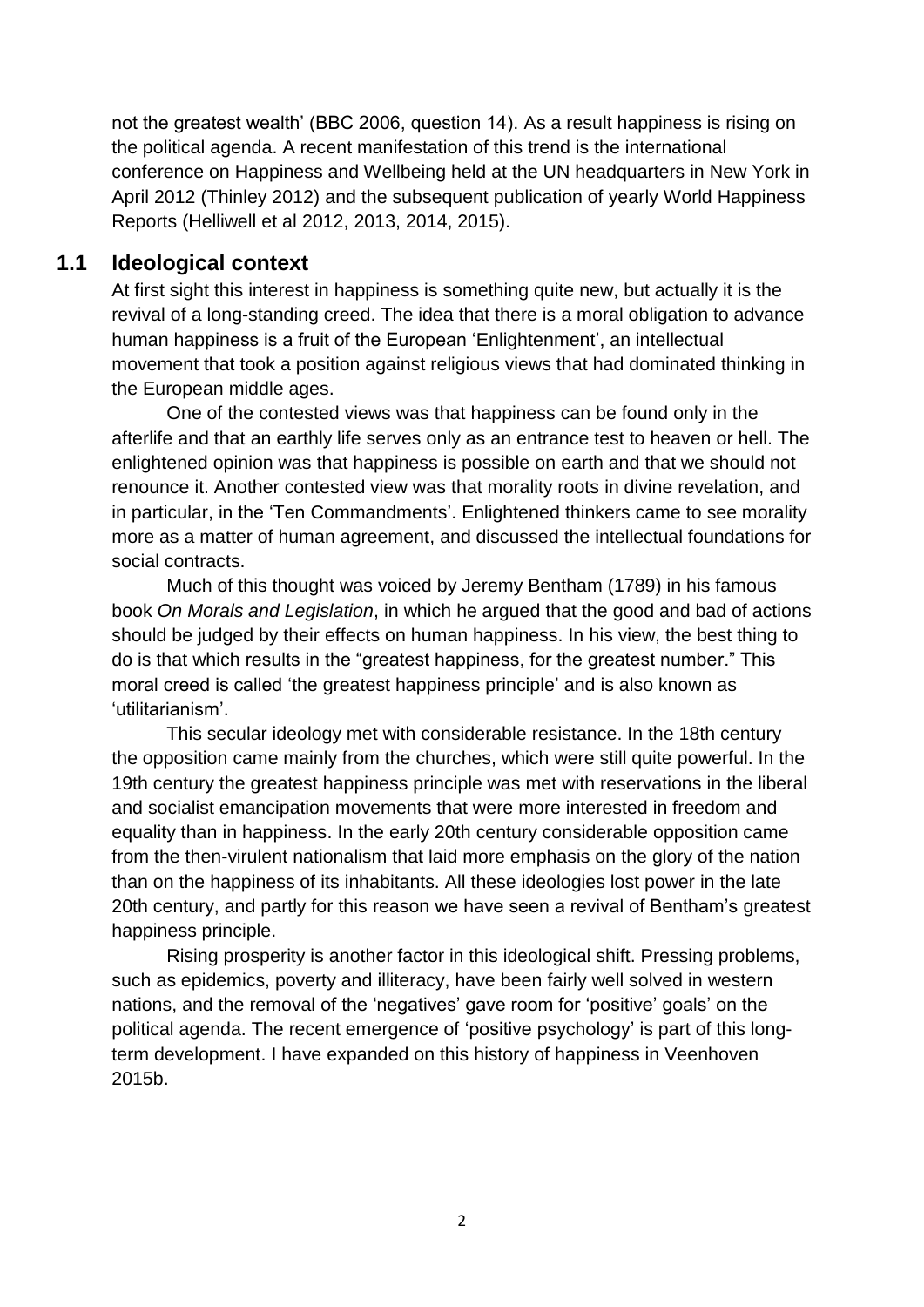# **1.2 Plan of this article**

In this paper I consider first what governments *should* know about happiness if they want to advance it systematically. Next I take stock of what we *do* know at this moment and finally I consider how governments can get to know more about of what they should know.

This approach is based on the assumption that happiness is not just a stroke of luck, but something that can be advanced rationally and that the chances of success are greater when pursued on the basis of good information. In this view the pursuit of greater happiness is similar to the pursuit of better health. In the past, we invested considerable energy and money in empirical research on public health and, as a result, we now live longer than ever before in human history. Investing in obtaining knowledge about happiness will make that we will live happier long lives.

Most of the available research findings on happiness have been gathered into the World Database of Happiness (Veenhoven 2016) and in this paper I will draw on this findings archive.

#### **2 WHAT IS 'HAPPINESS'?**

A preliminary step is to explain what I mean with the word 'happiness'. The word 'happiness' has different meanings. In the widest sense, 'happiness' is an umbrella term for all that is good. In this meaning it is often used interchangeably with terms like 'well-being' or 'quality of life'. Below I will delineate four different quali*ties* of life and show that my concept of happiness fits only one of these.

## *Scheme 1 [about here](#page-21-0)*

## **2.1 Four qualities of life**

Quality-of-life concepts can be sorted using two distinctions, which together provide a fourfold matrix. The first distinction is between *chances* and outcomes, that is, the difference between opportunities for a good life and the good life itself. A second difference is between outer and inner qualities of life, in other words between *external* and *internal* features. In the first case the quality is in the environment, in the latter it is in the individual. A combination of these two dichotomies yields a fourfold matrix. This classification is presented in Scheme 1.

#### *Livability of the environment*

The left top quadrant of scheme 1 denotes the meaning of good living conditions, in brief 'livability'. Economists associate livability with access to goods and services. Ecologists see it in the natural environment and describe livability in terms of pollution, global warming, and degradation of nature. City planners see livability in the built environment and associate it with such things as sewer systems, traffic jams, and ghetto formation. In the sociological view, society is central. Livability is associated with the quality of society as a whole and also with the position one has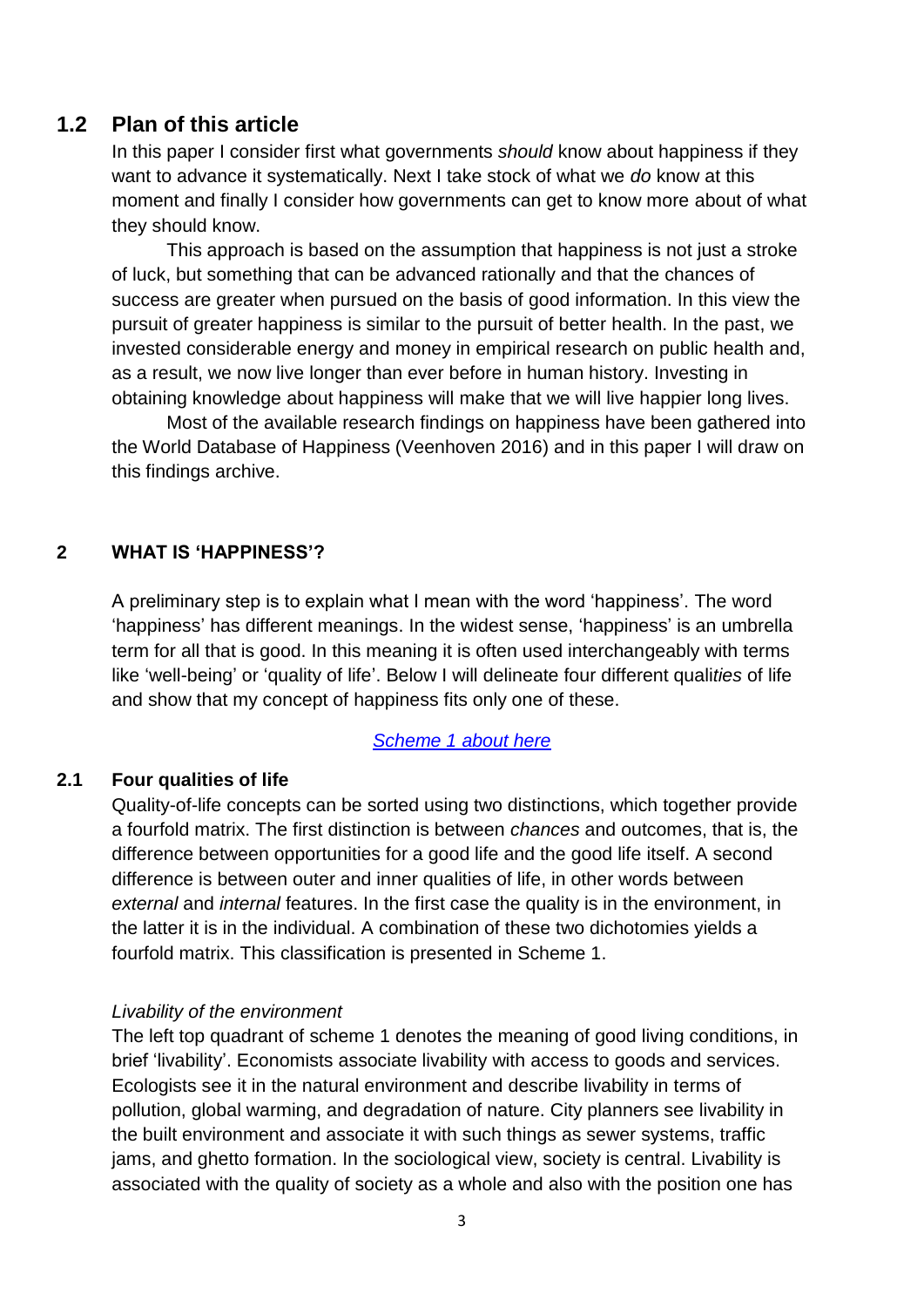#### in society.

Livability is not what is called happiness here. It is rather a precondition for happiness, and not all environmental conditions are equally conducive to happiness.

#### *Life-ability of the person*

The right top quadrant of Scheme 1 denotes inner life-chances. That is, how well we are equipped to cope with the problems of life Sen (1992) calls this quality-of-life variant 'capability'. I prefer the simple term 'life-ability', which contrasts elegantly with 'livability'.

The most common depiction of this quality of life is absence of functional defects. This is "health" in the limited sense, sometimes referred to as 'negative health'. Next to absence of disease, one can consider excellence of function. This is referred to as 'positive health' and is associated with energy and resilience. A further step is to evaluate capability in a developmental perspective and include the acquisition of new skills for living. This is commonly denoted by the term 'selfactualization'. Since abilities do not develop alongside idleness, this quality of life is close to 'activity' in Aristotle's concept of eudemonia. In that line this quality of life is sometimes called 'eudaimonic happiness' and distinguished from 'hedonic happiness', which is the meaning addressed in the bottom right quadrant of scheme 1.

An ability to deal with the problems of life (right top quadrant) will mostly contribute to happiness as defined here (right bottom quadrant), but it is not identical to happiness. If one is competent at living, one has a good chance at happiness, but being thus endowed does not guarantee an enjoyable life outcome. In hell everybody will be unhappy, even the most competent people.

#### *Usefulness of life*

The left bottom quadrant of Scheme 1 represents the notion that a good life must be good for something more than itself. This assumes a life has some higher value. There is no current generic term for these external outcomes of life. Gerson (1976: 795) refers to these effects as 'transcendental' conceptions of quality of life. Another appellation is meaning of life' which then denotes "true" significance, instead of a merely subjective sense of meaning.

When evaluating the external effects of a life, one can consider several aspects. One aspect is how a person's life contributes to the quality of life of other people, such as how well a mother raises her children or how many lives are saved by a medical doctor. Another aspect is the contribution made by a life to human civilization, such as inventions or exemplary moral behavior. Still another aspect is what a life does to the ecological system.

An individual's life can have many environmental effects that may differ in the short term and in the long term, and these cannot be meaningfully collated. Still another problem is that these effects can be judged from different perspectives. Hence it is quite difficult to grasp this quality of life.

Leading an objectively useful life may contribute to one's subjective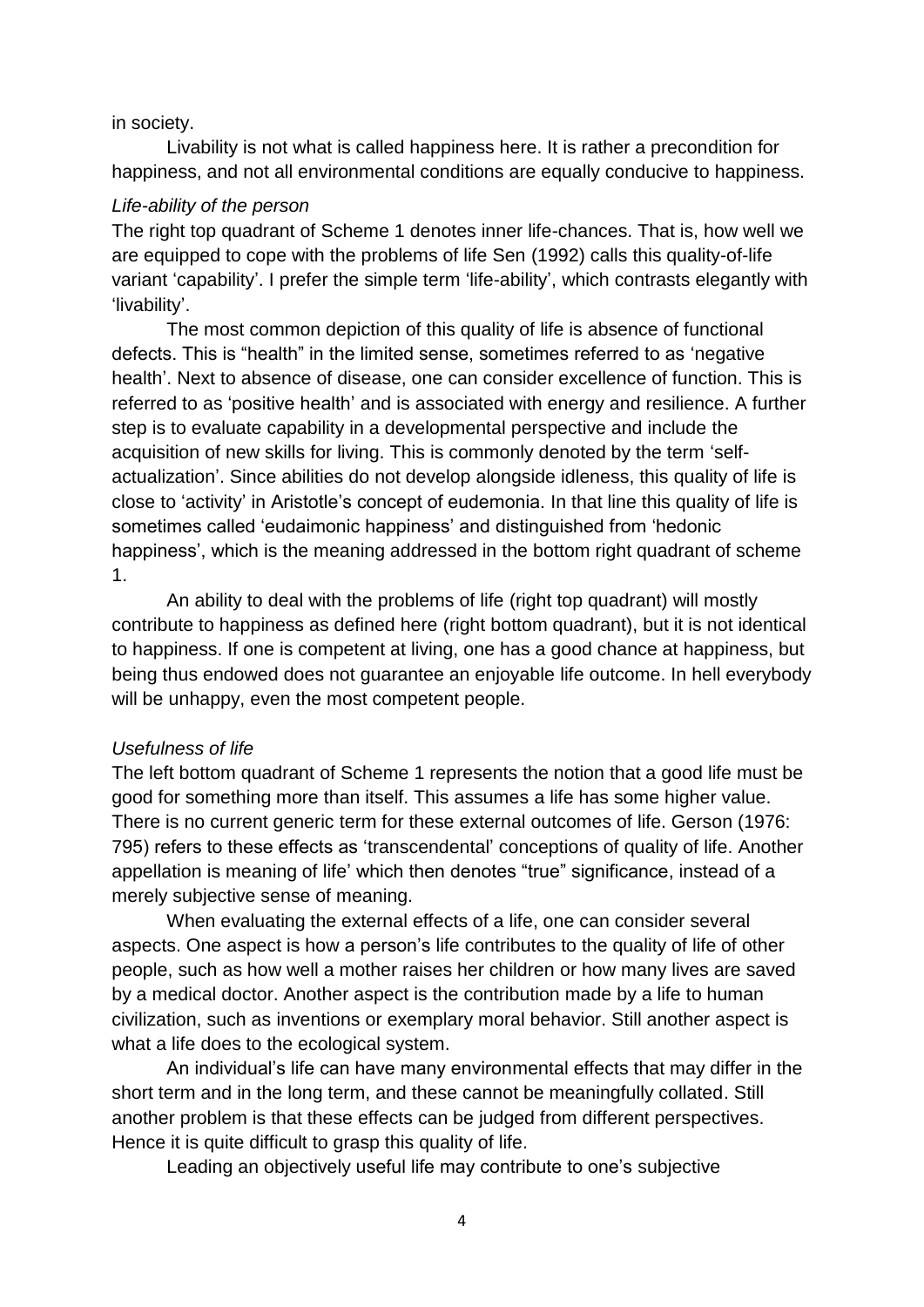appreciation of life, but it may also come at the cost of enjoyment. So, useful living is not the same a happy living.

#### *Core meaning: Subjective enjoyment of life*

Finally, the bottom right quadrant of Scheme 1 represents the inner outcomes of life. That is the quality of a life in the eye of the beholder of that life. As we deal with conscious humans, this quality boils down to the subjective enjoyment of life. This is commonly referred to by terms such as 'subjective well-being', 'life satisfaction', and 'happiness' in a limited sense of the word. This is the kind of happiness Jeremy Bentham had in mind, and it is also the kind of happiness addressed in this article.

#### **2.2 Four kinds of satisfaction**

Even when we focus on subjective satisfaction with life, there are still different meanings associated with the word happiness. These meanings can also be charted in a fourfold matrix. In this case, that classification is based on the following dichotomies: part-of-life versus life-as-a-whole, and passing delight versus enduring satisfaction. These distinctions produce the fourfold matrix presented in Scheme 2.

# *Scheme 2 [about here](#page-21-1)*

#### *Pleasure*

The top-left quadrant of Scheme 2 represents passing enjoyments of life-aspects. Examples would be delight in having a cup of tea at breakfast, the satisfaction of a chore done, or the enjoyment of a piece of art. I refer to this category as 'pleasures'. Kahneman (1999) calls it 'instant-utilities'.

The concept of happiness used here is broader and concerns "overall satisfaction" with life-as-a-whole. Though fleeting enjoyment obviously contributes to a positive appreciation of life, it is not the whole of it.

#### *Satisfaction with life domains*

The top right quadrant of Scheme 2 denotes enduring appreciation of life-aspects, such as marriage satisfaction and job satisfaction. This is currently referred to as 'domain satisfactions'. Though domain satisfactions typically depend on a continuous flow of pleasures, they have some continuity of their own. For instance, one can remain satisfied with one's marriage even if one has not enjoyed the company of ones spouse for some time.

Domain satisfactions are often denoted with the term happiness: a happy marriage, happy with one's job, etc. Yet I use the term happiness in the broader sense of satisfaction with life-as-a-whole. One would not call a person happy who is satisfied with their marriage and job but still dissatisfied on the whole because his or her health is failing. It is even possible that someone is satisfied with all the domains one can think of but nevertheless feels depressed*.*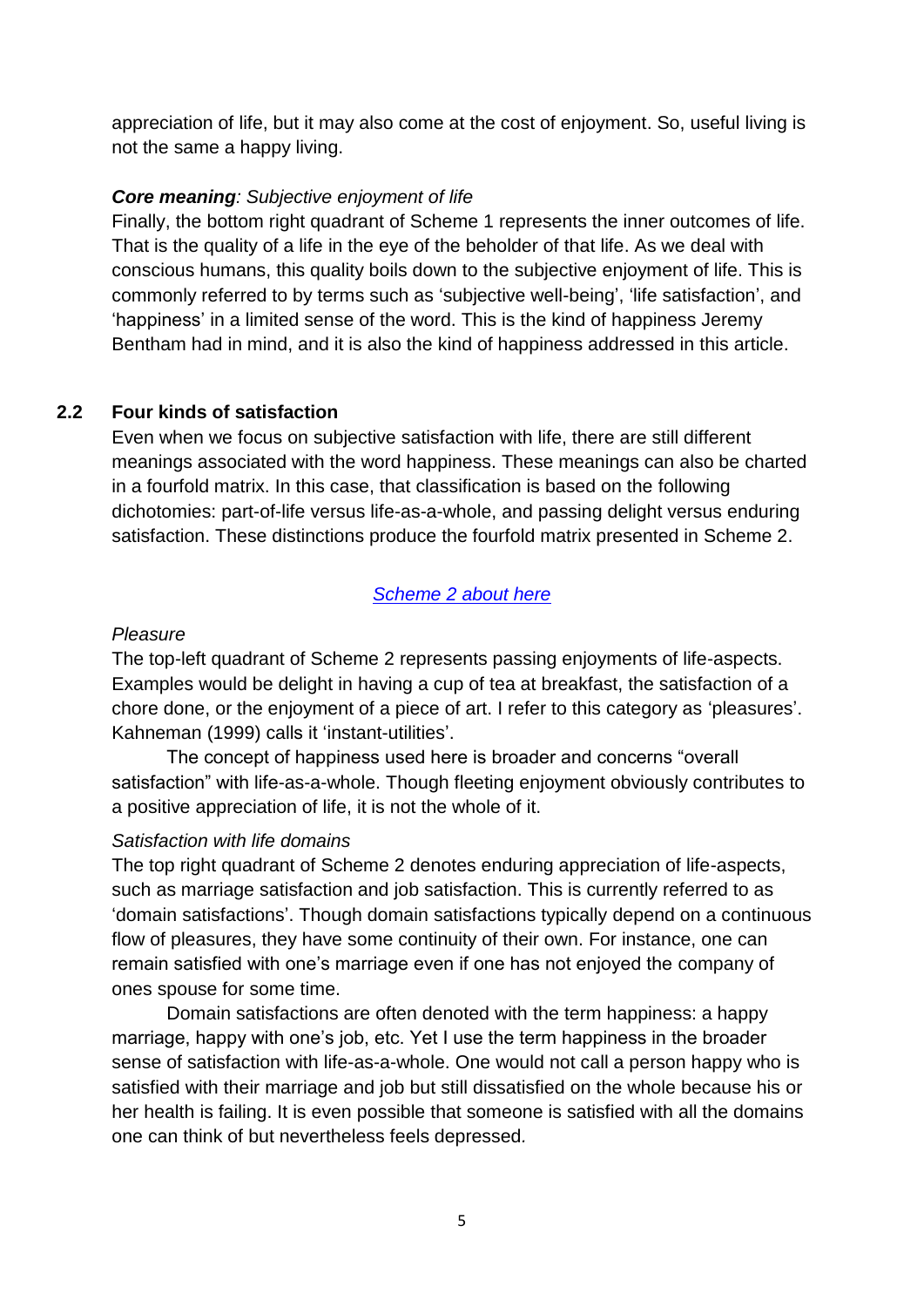#### *Peak-experience*

The bottom left quadrant of Scheme 2 denotes the combination of passing experience and appraisal of life-as-a-whole. This combination occurs typically in peak-experiences, which involve short-lived but quite intense feelings and the perception of wholeness. This is the kind of happiness poets write about.

Again, this is not the kind of happiness aimed at here. A moment of bliss is not the same as enduring appreciation of life. In fact, such top-experiences even seem detrimental to lasting satisfaction with life*,* possibly because of their disorientating effects (Diener et al., 1991).

#### *Core Meaning: Lasting Satisfaction with One's Life-as-a-Whole*

Lastly, the bottom-right quadrant of Scheme 2 represents the combination of enduring satisfaction with life-as-a-whole. This is what I mean when I use the word happiness. A synonym is "life satisfaction." This is the meaning at stake in Jeremy Bentham's (1978) "greatest happiness principle." When speaking about the "sum" of pleasures and pains, he denotes a balance over time and thus a durable matter.

## **2.3 Definition of Happiness**

In this line I define happiness as *the degree to which an individual judges the overall quality of his/her own life-as-a-whole favorably*. In other words: how much one likes the life one leads. I have elaborated on this concept elsewhere (Veenhoven, 1984, chapter 2).

## **3 MEASUREMENT OF HAPPINESS IN NATIONS**

Since happiness is defined as something that we have in mind, it can be measured using questions.

#### **3.1 Common questions**

Questions on happiness can be presented in various ways.

#### *Direct vs. indirect questions*

A common direct question is: 'Taking all together, how happy would you say you are?' Indirect questions rather tap related things, such as 'Do you think that you are happier than most people in this country'. An assumed advantage of indirect questioning is that this will reduce response bias. A disadvantage is that often something other than actual happiness is measured, e.g. in the above case the question measures relative happiness rather than happiness as such; unhappy people can still think they are happier than most people in the country.

#### *Single vs. multiple questions*

Rather than using single questions as in the example above, one can ask about the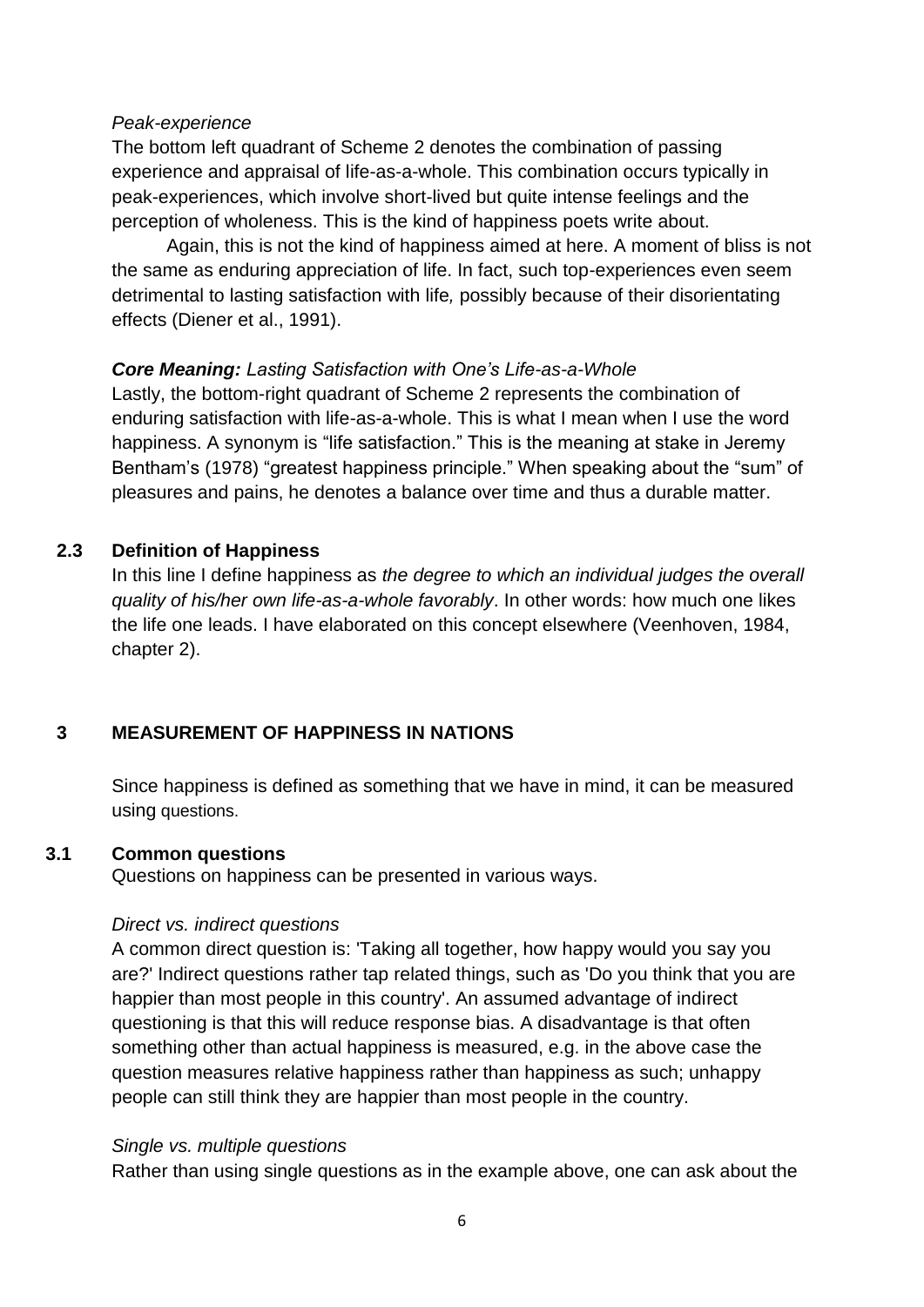same topic using multiple question. Series of questions on happiness are referred to as 'scales' and the most often used questionnaire is Diener's (1985) Satisfaction With Life Scale (SWLS).

An advantage of single questions is that it is clear what is being measured and one can easily see whether that is happiness as defined above, or something else. Such close reading of questions is called testing for 'face validity'. A disadvantage is that the particular words used may not be interpreted in the same way by all respondents. An advantage of multiple questions is that such differences in interpretation balance out. A disadvantage is that the questions may not quite address the same thing, such as the last item in Diener's SWLS.

An overview of all acceptable questions on happiness ever used is available in the collection 'Measures of Happiness' of the World Database of Happiness (Veenhoven 2016b). Some common questions are presented in Scheme 3.

*Scheme 3 [about here](#page-22-0)*

## **3.2 Validity**

Critics have suggested that responses to questions on happiness actually measure other phenomena. Rather than indicating how much the respondent enjoys life, the answers will reflect his or her normative notions and desires and it is also claimed that people say that they are happier than they know they are. Empirical checks do not support these qualms. If questions are clear and anonymity is guaranteed, people seem to answer truthfully<sup>3</sup>.

## **3.3 Reliability**

**.** 

Though single questions on happiness seem to measure what they are supposed to measure, they measure it rather imprecisely. When the same question is asked twice in an interview, the responses are not always identical; correlations are about +.70. Retest reliability drops to circa +.60.when the same question is asked a week later Though responses seldom change from `happy' to `unhappy', switches from `very' to `fairly' are rather common. The difference between response-options is often ambiguous, and a respondent's notion about his/her happiness tends to be general. Thus the choice for one answer-category or the next is sometimes haphazard, and because choice is often arbitrary, subtle differences in interrogation can exert a considerable effect. Variations in the place where the interview is held, the characteristics of the interviewer, the sequence of questions and precise wording of the key-item can tip the scale to one response or another. Such effects can occur in different phases of the response process; in the consideration of the answer and during communication of the answer.

Many of these biases are random and balance out in large samples. So in

<sup>&</sup>lt;sup>3</sup> An overview of the literature about the validity of self-reported happiness is available in the Bibliography of [Happiness](http://worlddatabaseofhappiness.eur.nl/hap_bib/bib_fp.php) (Veenhoven 2016a), section 'Validity of happiness measurements', subject code Ca01.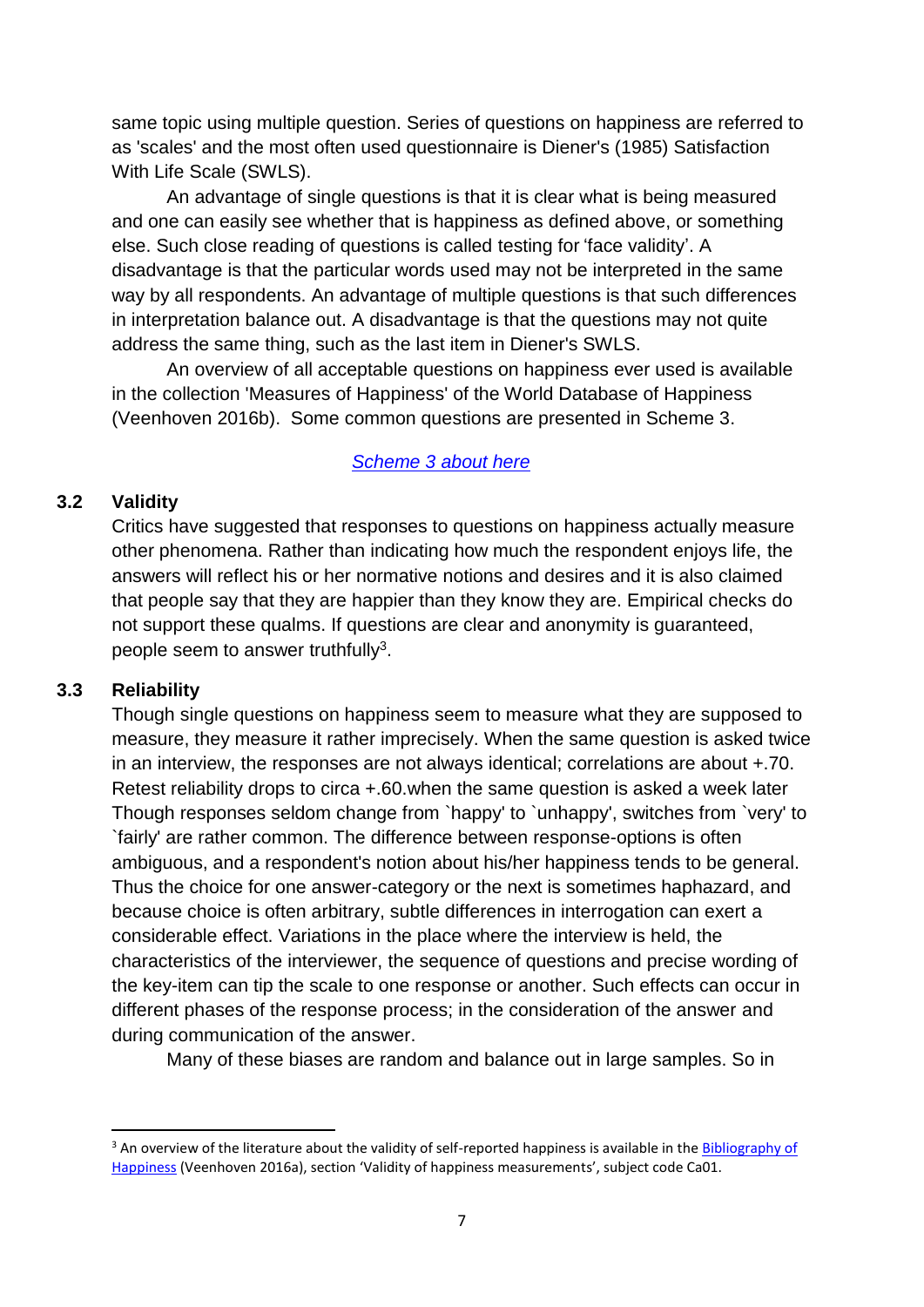surveys of general populations in nations, random error does not affect the accuracy of happiness averages.

#### **3.4 Cross-cultural comparability**

As we will see below, average happiness differs markedly across nations. Russians currently score 5.4 on a 0-10 scale, while in Canada the average is 7.7. Does this mean that Russians really take less pleasure in life? Several claims to the contrary have been advanced. Elsewhere I have checked these doubts (Veenhoven 2008a). The results of that inquiry are summarized below.

The first objection is that differences in *language* hinder comparison. Words like `happiness' and `satisfaction' will not have the same connotations in different tongues. Questions using such terms will therefore measure slightly different matters. I checked this hypothesis by comparing the rank orders produced by three kinds of questions on life-satisfaction: a question about `happiness', a question about `satisfaction with life' and a question that invites a rating between `best- and worst possible life'. The rank orders appeared to be almost identical. I also compared responses to questions on happiness and satisfaction in two bi-lingual countries, and found no evidence for linguistic bias.

A second objection is that responses are differentially distorted by *desirabilitybias*. In countries where happiness ranks high in value, people will be more inclined to overstate their enjoyment of life. I inspected this claim by checking whether reported happiness is indeed higher in countries where hedonic values are most endorsed. This appeared not to be the case. As a second check, I inspected whether reports of general happiness deviate more from feelings in the preceding weeks in these countries; the former measure being more vulnerable to desirability distortion than the latter. This also appeared not to be the case.

A third claim is that *response-styles* distort the answers dissimilarly in different countries. For instance, a collectivistic orientation in a country would discourage `very' happy responses in that nation, because modest self-presentation is more appropriate within that cultural context. I tested this hypothesis by comparing happiness in countries differing in value-collectivism, but found no effect in the predicted direction. The hypothesis also failed several other tests (Veenhoven 2008a).

A related claim is that happiness is a typical *western concept*. Unfamiliarity with it in non-western nations would lead to lower scores. If so, we can expect more `don't know' and `no answer' responses in non-western nations, however, that appeared not to be the case.

Many more sources of cultural measurement bias can be involved. If so, there must be little correlation between average life-satisfaction and the actual livability of nations. Below on scheme 7 we will see that this is not the case either. Using a dozen indicators of societal quality we can explain 75% of the differences in average life-satisfaction in nations, which means that measurement error can be no more than 25%. If we had more and better indicators of societal quality, we could probably explain some 90% of the variation and the error-component would then be no more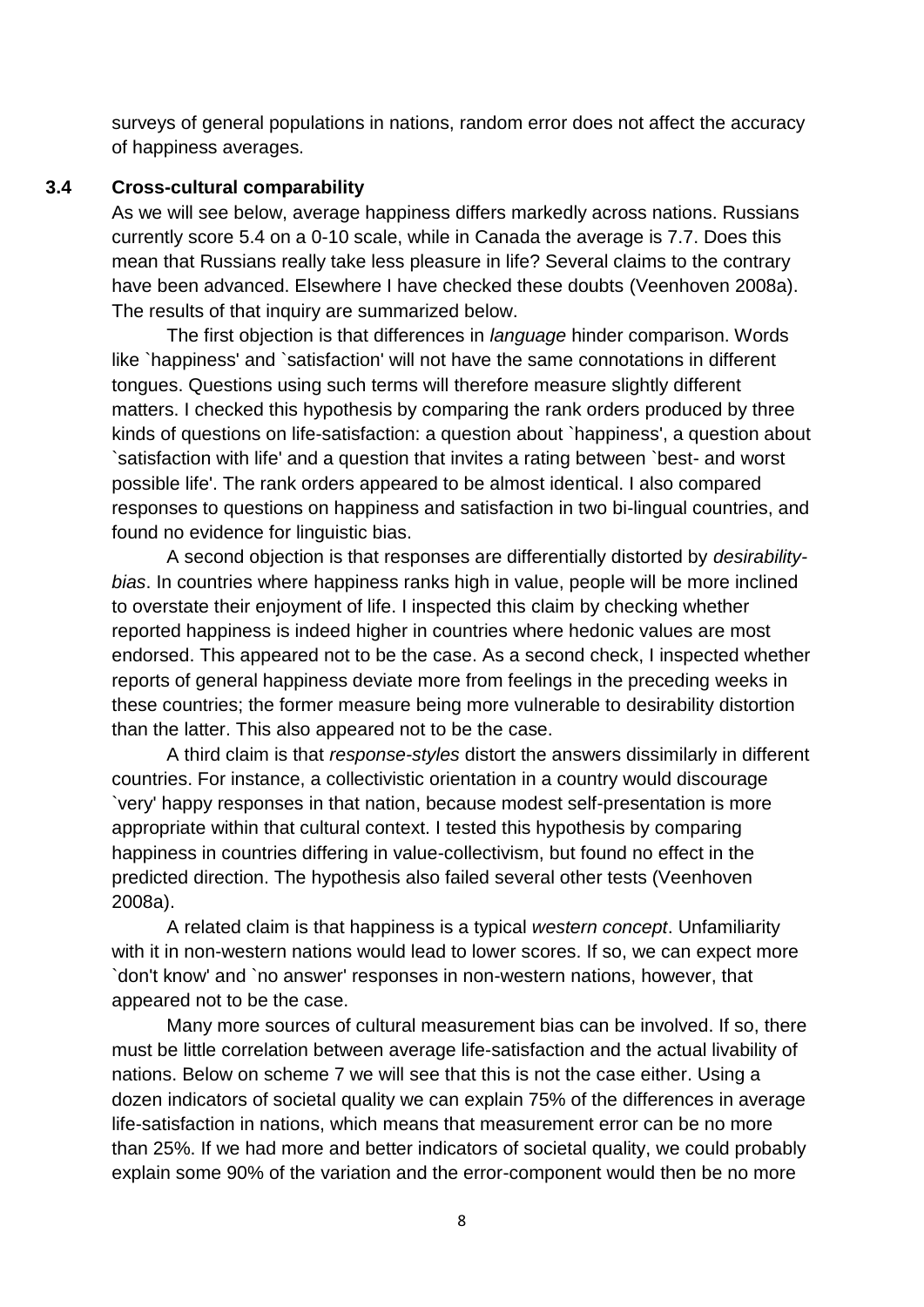than 10%. If we take into account that there is also an error component in the measures of societal quality, the estimate shrinks to some 5%.

The issue of 'cultural bias in the measurement' of happiness must be distinguished from the question of 'cultural influence on the appraisal' of life. Russians can be truly less happy than Canadians, but may be so because of a gloomier outlook-on-life.

#### **4 WHAT GOVERNMENTS SHOULD KNOW**

What should governments know if they want to bring about greater happiness for a greater number of citizens?

#### **4.1 Is greater happiness in the country possible?**

Governments will hear some experts say that pursuit of greater happiness for a greater number is pointless. A common argument is that happiness depends on comparison with compatriots, and that relative differences do not change when absolute conditions improve for everybody in the country (e.g. Brickman & Campbell 1971). The 'Easterlin paradox' (Easterlin 1974) is often explained in this way. Next there is the theory that happiness depends very much on 'national character' rooted in historical conditions, such as the many revolutions in France which have created a cynical view on life, as Inglehart (1990: 30) suggests. A first thing governments need to know is whether average happiness in nations is immutable.

Once it is clear that average happiness in nations can change; the next step is to estimate the chances for creating greater happiness in one's own country. This requires a view on how happy people currently are in your country, which calls for survey studies of representative samples of the population. The next step is comparison, both comparisons of present day happiness with happiness in earlier times in one's country and comparison with happiness in other countries, governments can then see how their country is doing happiness wise on a range between the highest and lowest levels ever observed in nations.

Since most governments are also concerned about equality among their citizens, they are also interested in dispersion of happiness in their country and how that compares to inequality of happiness in other nations.

#### **4.2 Can governments do much about the happiness of citizens?**

If the level of happiness in a country lags behind the possible level, the next question is whether a government can change that situation for the better. In this context a first question is to what extent the differences in happiness are in things that are beyond the control of governments, such as a prevalence of unhappy genes in the population, poor climatic conditions, lack of resources or historical legacies.

If the level of happiness in a country appears to depend on things that can be changed, the next question is whether a government can bring about that change. This is the question of the limits to social engineering. In this context it is worth knowing how other governments have fared in their attempts to improve happiness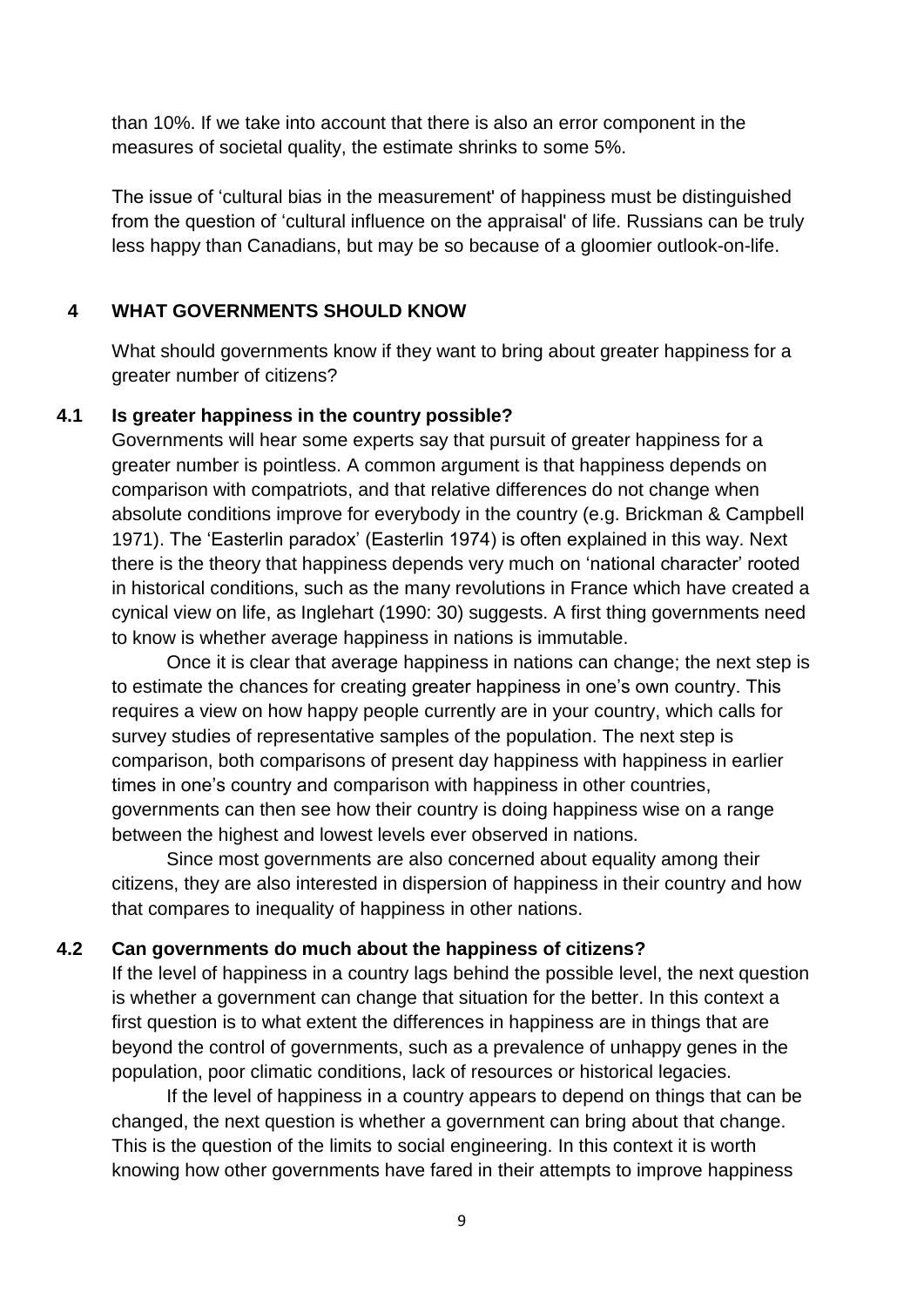in their countries: Have they made any difference or have attempts to create a better society mostly resulted in the opposite?

## **4.3 What can governments do to foster happiness?**

If a government decides to pursue greater happiness in its country, the next question is where to start. In this context a government typically wants to know whether there are pockets of unhappiness in its country, or actually, whether there is any truth in the claims about unhappiness in particular categories of citizens advanced by special interest advocacy.

Taking a broader view, governments would like to know what the drivers of differences in happiness among citizens are: in particular to what extent these correspond with things over which a government has some control, such as income, schooling, health care and safety. Again this typically involves the sifting of competing claims of special interest groups and those presented by lobbyists. Interior struggles also call for information about winners and losers of particular policies, for example, whether emancipation of women will come at the expense of the happiness of men.

In an even wider perspective, which some governments take, questions about societal conditions for happiness arise. What is the secret of the happiest countries, such as Denmark? Is it in institutional things, such as a strong welfare state? Is it in the political regime, such as interest groups having a strong voice? Or is it in particular policies, such as promotion of equal rights for men and women? What is the role of the well-being professions, such as psychologists and life-coaches?

#### **4.4 How compatible with other policy aims?**

Happiness is only one of the aims states pursue and typically not a very prominent one. This raises the question of how well the pursuit of greater happiness supports major policy aims, such as economic competitiveness, political democracy and social peace. This is not necessarily the case, as is illustrated in Huxley's (1932) science fiction novel 'Brave New World', where great happiness was brought about using mind control and drugs (soma) and where that happiness resulted in shortsighted hedonism

In this context one question is to what extent the things required for greater happiness will also add to these causes, such as schooling adding both to happiness and economic growth. Or, how the question is put most of the time, to what extent do the things governments do anyway for other causes add to happiness?

A further question is what will be the consequences of greater happiness: Will it foster decadence and decay, as some prophets of doom predict? Or will a happy populace rather be more productive, democratic and peace minded as is commonly assumed in positive psychology? These contradictory speculations call for empirical assessment.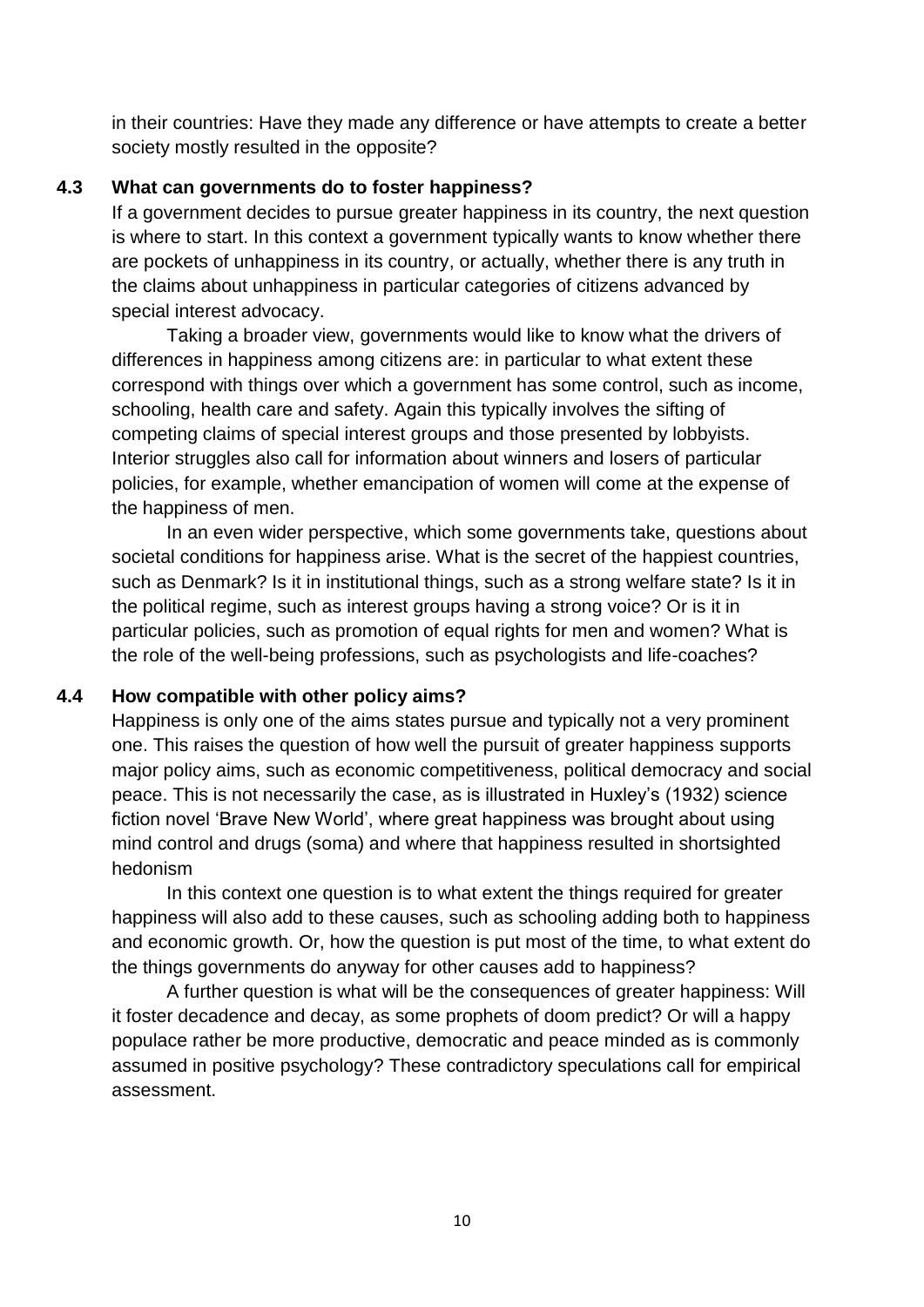#### **5 WHAT AVIALABLE RESEARCH FINDINGS TELL**

Empirical research on happiness emerged in the 20th century: the first study dating from 1911 with the number of publications in the field accelerating since the 1970s. To date (2016) the Bibliography of Happiness lists more than 10.000 scientific publications (Veenhoven 2016a). What answers does all this research provide for the questions raised above?

## **5.1 World Database of Happiness**

The common way to go is to scan the literature on these issues. Yet this body of literature has already grown too big to digest and any traditional literature review is likely to result in 'cherry picking'. Therefore I will take a more systematically approach and draw on the research findings gathered in the 'World Database of Happiness' (Veenhoven 2016).

The World Database of Happiness is a *findings archive* that consists of several *collections*. The database builds on a collection of all scientific publications about happiness, called the 'Bibliography of Happiness' (Veenhoven 2016a). To date this collection includes some 10.000 books and articles, half of which report an empirical investigation in which an acceptable measure of happiness has been used. Indicators that fit the concept of happiness, as defined in section 2 of this chapter, are listed in the collection 'Measures of Happiness' (Veenhoven 2016b).

The findings yielded by some 3500 studies that past this test for adequate measurement of happiness are described on separate 'finding pages', using a standard format and terminology. Two kinds of findings are discerned: *distributional findings* on how happy people are at a particular time and place and *correlational findings* about the things that go together with more of less happiness in these populations.

To date the database contains about 10.000 distributional findings on happiness in the general population of nations (Veenhoven 2016c). The collection 'Correlational Findings' (Veenhoven 2016e) contains some 15.000 research results, some 500 of which concern correlates of average happiness in nations. Do these data provide a basis for informed public choice on matters of happiness? Let us now reconsider the four issues discussed in section 4.

## **5.2 Greater happiness for a great number is possible**

What do the data tell us about the claim that greater happiness is not possible? Firstly, that there are huge differences in average happiness across nations, secondly that happiness has changed considerably in some countries and thirdly that happiness has risen slightly in most countries of the world over the last 40 years.

## *Great happiness of a great number of citizens is possible*

The most commonly used survey question on happiness reads' Taking all together, how satisfied are you with your life as a whole these days? The answers to which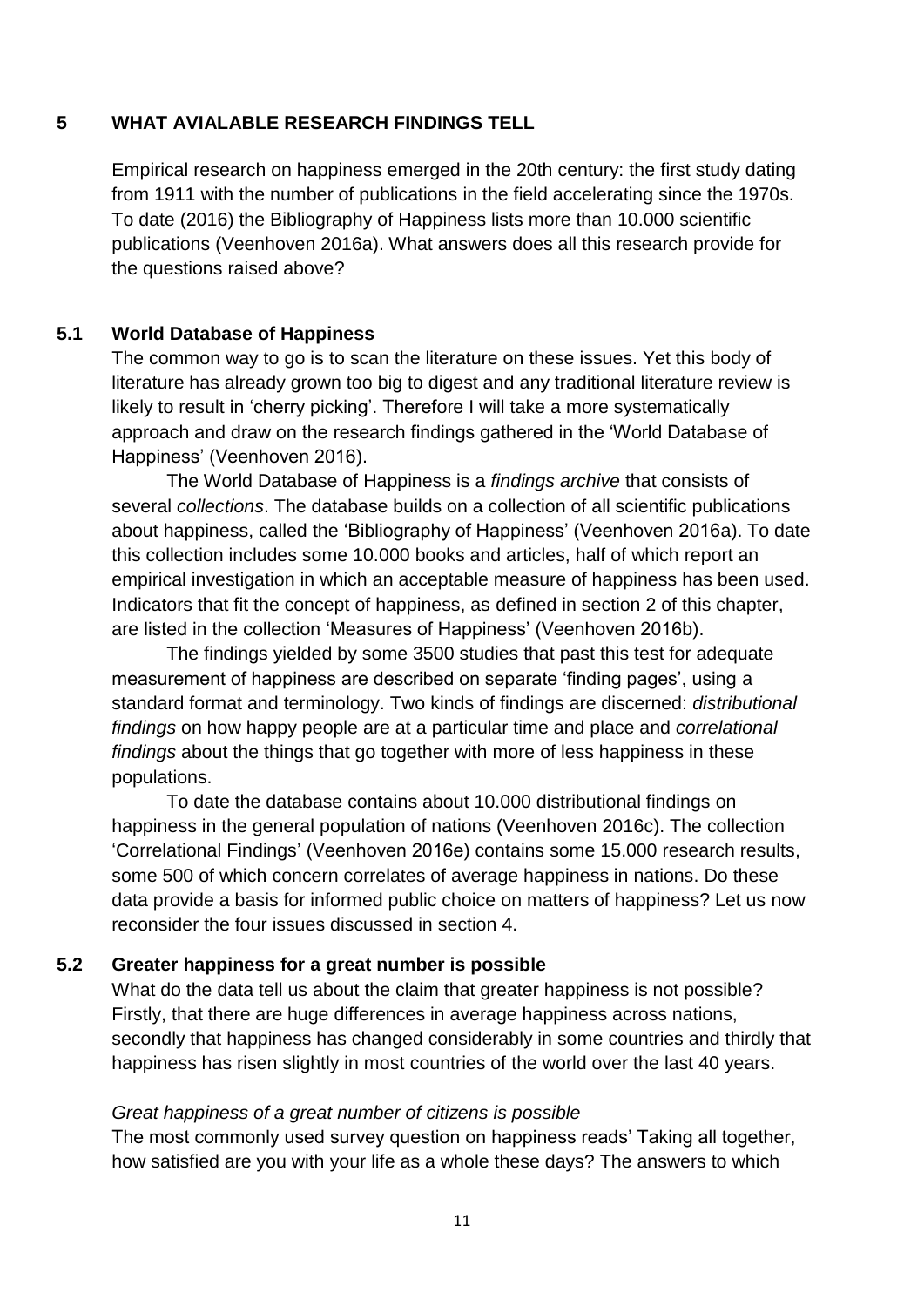are rated on a 0 to 10 step numeral scale. Over the last 10 years this question has been used in samples of the general population of 160 nations. The resulting worldmap of average happiness in nations is presented in Scheme 4. The world average is currently about 5.5, the lowest score is observed in Togo (2,8) and the highest in Costa Rica (8.4). The latter score indicates that great happiness for a great number is possible and a look at the map shows that Costa Rica is no exception; average happiness is also quite high in most of the developed nations.

## *Scheme 4 [about here](#page-23-0)*

## *Greater happiness is also possible*

Happiness is assessed periodically using identical survey questions in several nations. This allows comparison over time within nations. Three examples are presented in scheme 6. These data show that happiness is not immutable. Average happiness declined in Russia at the time of the Ruble-crisis and improved a lot in the following ten years. Note that average happiness has also improved in Denmark, which is among the happiest countries of the world. So gains are possible even at the higher levels.

Contrary to the Easterlin paradox, there is a correlation with economic growth. Not only have both happiness and the Gross national Product (GDP) gone up in most countries over the last 40 years, but the rise in happiness also tends to be greater in the countries where GDP has increased the most. The effect sizes are small however and only become visible when longer series are considered (Veenhoven & Vergunst 2014). These data were not available when Easterlin's 'paradox' was launched in 1974 (Easterlin 1974).

## *[Scheme 5 about here](#page-24-0)*

# **5.3 Much of the differences in average happiness in nations is in societal conditions which governments can influence**

The world map in scheme 4 shows wide differences in average happiness across contemporary nations. Part of these differences may be due to factors that governments cannot control such as climate and genes. There is good evidence for an independent effect of climate on average happiness in nations; the hotter, the less happy (VandeVliert at al. 2004). There are also indications of genetic factors, such as allelic frequency of the serotonin transporter functional polymorphism (5- HTTLPR), which seems to have co-evoluted with the individualism/collectivism of cultures and may affect happiness directly and indirectly (Chiao & Blizinski 2010, Burger et al 2014). These effects seem small however and are dwarfed by the societal determinants of happiness, which, as we will see in the next section, explain some 75% of the variation of average happiness across nations.

# **5.4 What are some things governments can do to enhance happiness?**

We now have data on 160 nations, which cover some 95% of the world's population. Cross-sectional analysis of these data shows strong correlations and together the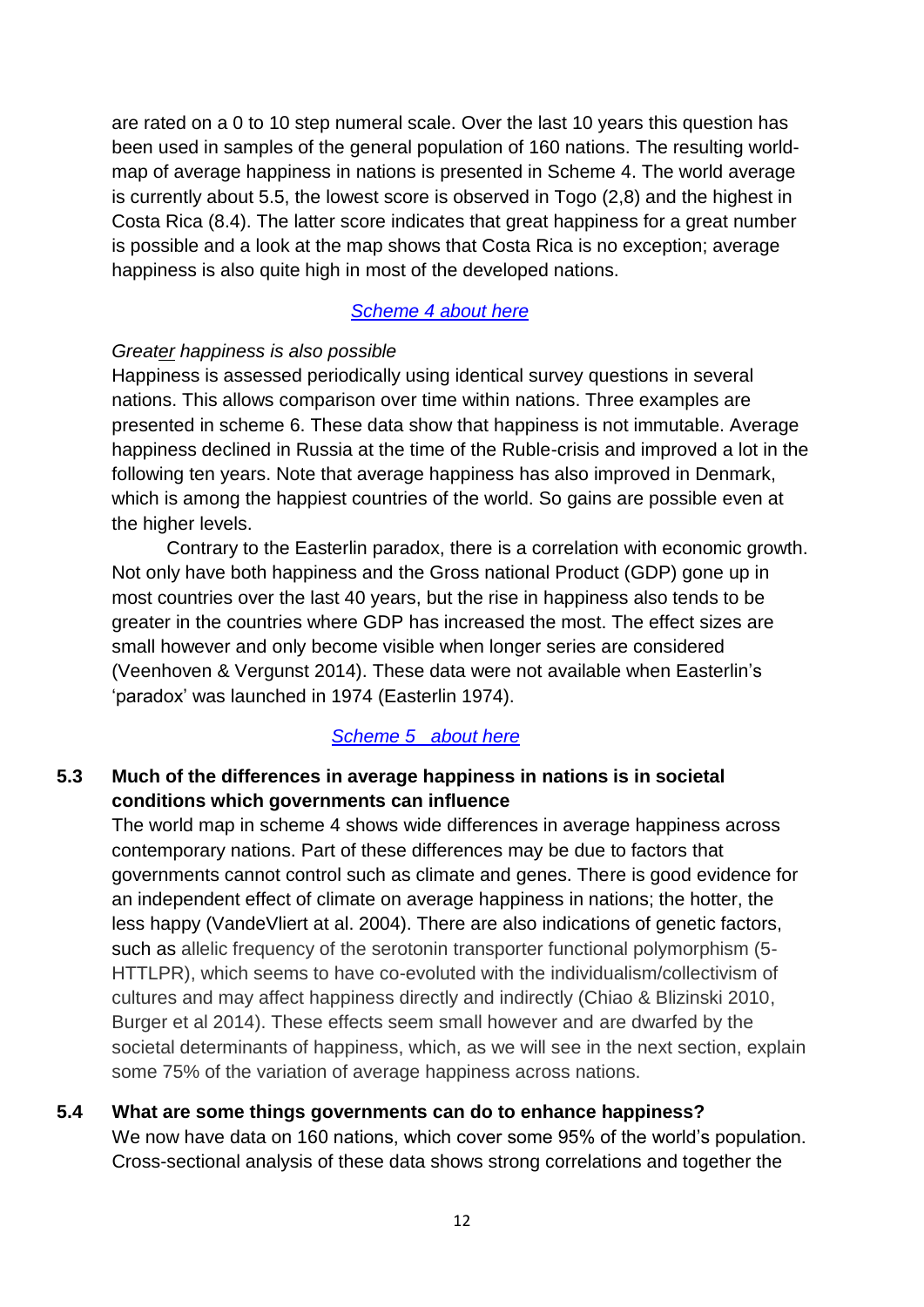societal variables used explain about 75% of the variance in average happiness across nations. Data for trend-analysis are less abundant as yet.

The key findings on societal correlates of happiness are presented in scheme 6. All these findings concern things that governments can influence and most of these things are on the governments agenda already.

#### *Economic development*

People live clearly happier in rich nations than in poor ones, the zero-order correlation with real income per head being +.65. About half of the correlation remains after control for other societal characteristics, such as freedom and rule of law. Such controls may underestimate the real effect of the economy, since freedom and justice depend to some extent on economic development.

The independent effect of economic affluence on happiness is not yet fully understood. In part it is probably in the benefits of material comfort, but the correlation may also reflect a positive effect on happiness of economic activity as such, happiness being both a matter of work for pence and play.

As I noted above, there is also some correlation between economic growth and happiness, though there are many exceptions to this pattern. In spite of considerable economic growth since the 1960s, the Japanese have not become much happier. In the post-communist countries of Eastern Europe economic (re)development was initially accompanied by a drop in happiness during the 1990s until the expected rise in happiness manifested in the early 2000s. A similar Vpattern on a larger time-scale seems to be happening in China. One of the reasons for the modest long-term effect of economic growth on happiness is that much of the gain gets lost in years of economic decline (DeNeve et al 2015).

So far the data do not suggest that zero-growth will make us happier.

#### *Freedom*

Average happiness is also higher in nations where choice is least restricted. This manifests in economic life, in political life and in private life. The effect of economic freedom on happiness is greater in developing nations than in developed ones and the effect of political freedom greater in the latter than in the former. Trend data on freedom are not available as yet.

Governments can enhance freedom by lessening restrictions, such as those on starting a new business or founding a political movement. They can also enhance freedom by strengthening a citizen's capability to choose. For more detail see Brule and Veenhoven (2014).

#### *Equality*

Surprisingly, there is no correlation between average happiness and income inequality in nations. This pattern of non-correlation also appears in different parts of the world (Berg & Veenhoven 2010). The disadvantages of income inequality emphasized by the left seem to be balanced by the benefits claimed by the right.

There is a strong correlation between happiness and gender-equality in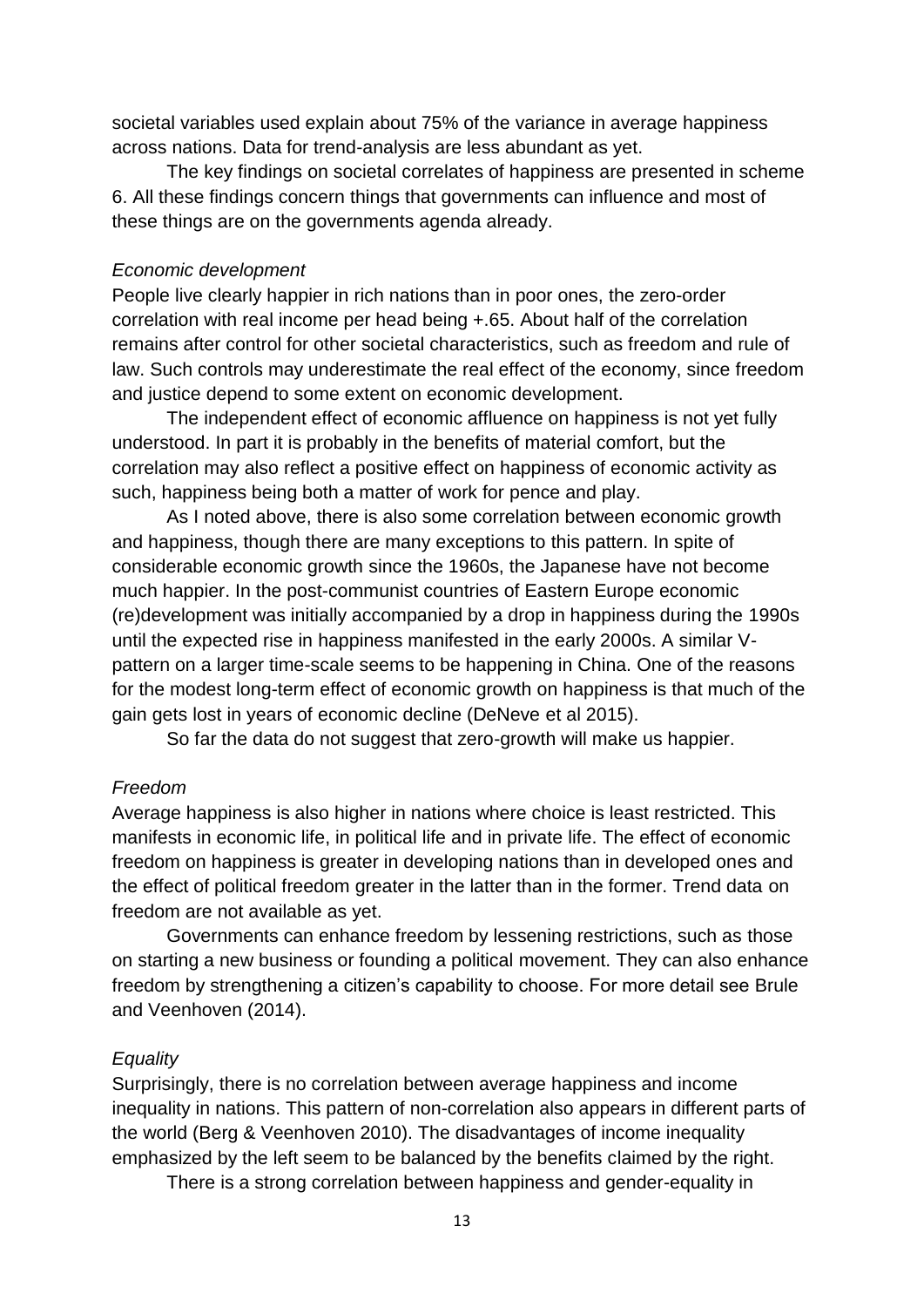nations, the more emancipated the women in a country are, the higher the average happiness. A trend analysis by Stevenson & Wolfers (2009) suggests that the gain is not found in the feminist advance guard, since happiness in highly educated women has stagnated.

#### *Security*

Safety is another condition for happiness over which governments have control. Fighting crime is typically high on the agenda, violent crime in particular. Yet the data show little correlation with murder rate, while white collar crime (corruption) appears to affect happiness more negatively. Likewise, rates of death due to accidents correlate more strongly with average happiness in nations than homicide rates do. This calls for more research into these hidden "happiness leaks".

At first sight there is a positive correlation between average happiness and social security in nations, both when measured in terms of entitlement and in expenditure. Yet the correlation disappears when GDP is controlled. People appear to be no happier in generous welfare states than in equally rich nations where Father State is less open handed. In a recent comparison over time I found no corresponding change in happiness in nations that had cut spending on social welfare or had expanded their spending (Veenhoven 2011). This is not to say that the welfare state should be abandoned for the sake of happiness, rather that the data imply that this issue is happiness neutral.

#### *Care*

The available data suggest a greater impact of some specific public goods and one of these is health care. Investment in health care is strongly related to happiness, mental health care in particular. The more countries invest in mental health care, the happier its citizens tend to be.

#### *Institutional quality*

The happiness of citizens also depends on the quality of various institutions in their society, such as their educational system, health services and their juridical system, and, what is particularly important, the technical quality of government. Are the civil servants competent or corrupt, are rules transparent? Good governance is the strongest correlate of average happiness, slightly stronger than economic development. One of the reasons is probably that good governance makes life more predictable and that a well-organized society allows individuals more choice. More detailed discussion on this can be found in Ott (2010, 2011).

Promoting institutional quality is again something that governments can do, and this is something beyond dispute.

#### *Modernity*

Many of these above-mentioned conditions are part of a wider pattern of 'modern' society. Consequently we also see positive correlations with other indicators of modernity, such as urbanization and education. Prophets of doom associate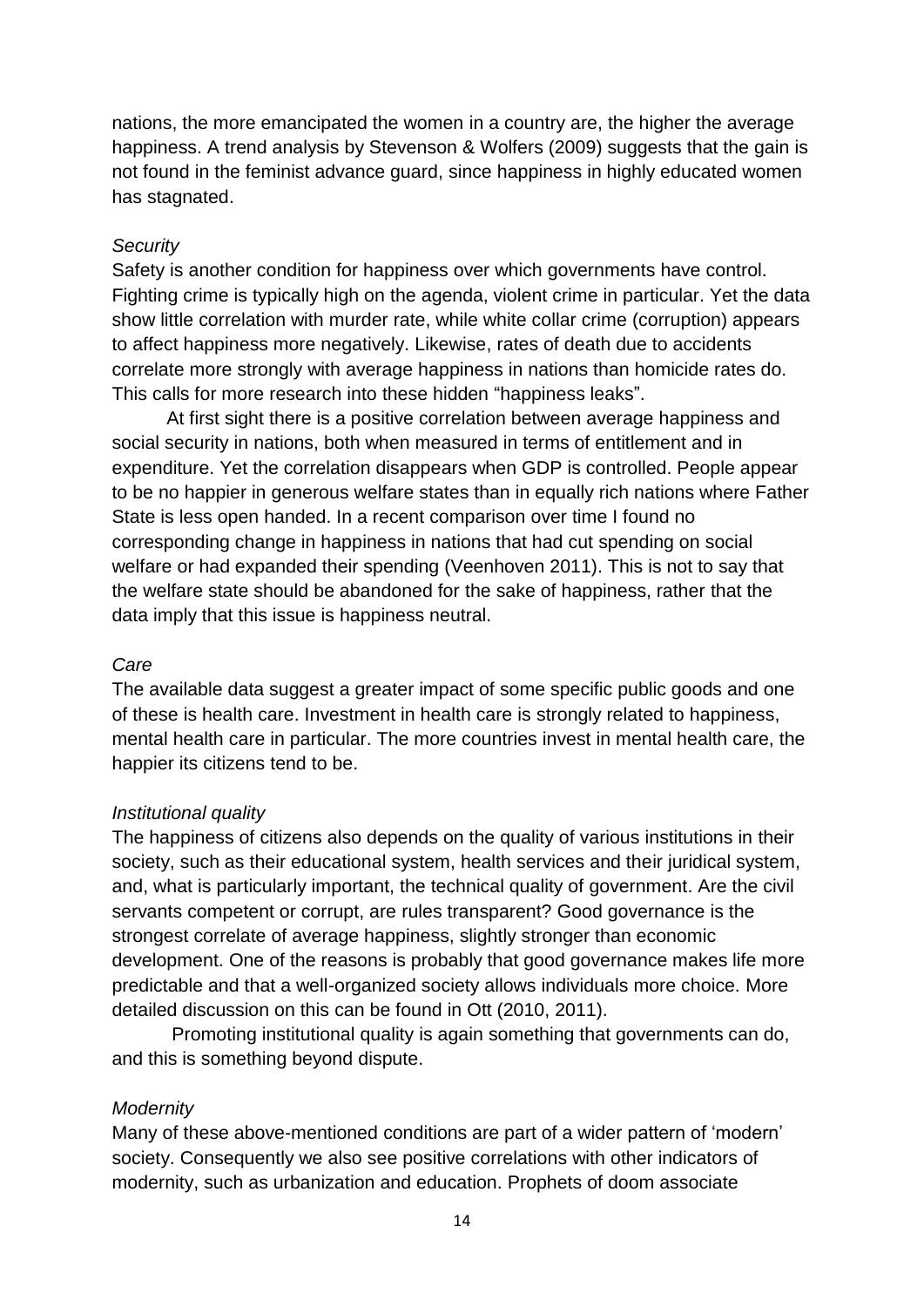modernization with increasing misery, but the data show a positive correlation with happiness. We now live longer and more happily than ever before in human history and both longevity and happiness are still on the rise. One of the reasons for this seems to be that modern (post)industrial society fits human nature better than traditional society, whose roots are in the agrarian phase of societal development (Veenhoven 2010a).

The least governments can do is to acknowledge this fact and to put the brake on restorative tendencies. Governments can also encourage modernization, as most governments in fact do in various fields, such as research and development aid. Modernization is to some extent an autonomous process, but governments can surf on its waves.

#### *Scheme 6 [about here](#page-25-0)*

## **5.5 Compatible with common aims of public policy**

This would be the end of the story for a radical utilitarian, who is only interested in maximizing the level of happiness in a country. Yet governments pursue multiple goals, so the question is how well then pursuit of greater happiness will fit their wider policy mix.

#### *The means to greater happiness fit other aims*

The means to happiness mentioned in scheme 6 are all found on the political agenda, both because they are deemed desirable in their own right and because they are instrumental to other policy aims. Even if economic growth and social equality did not add to happiness, most governments would still pursue these goals, if only for the sake of social stability.

In most cases there is synergy: continued pursuit of economic growth, gender equality and rule of law will also advance the cause of happiness. Some of the common policy aims do not seem to add to greater happiness, as is the case with income equality and social security. Yet these things do not detract from happiness either, so there is no conflict.

Obviously, there can be conflicts, for instance when war and the aim of national security requires happiness to be sacrificed. A less dramatic and more recent example is the general raise in pensionable age taking place in the developed world, which is likely to lower the happiness of a considerable number of people, since our current pre-pensioners were found to become happier when they stopped working<sup>4</sup>.

#### *Happiness as such has beneficial side effects*

**.** 

Once achieved, happiness seems to fit well with most of the goals that governments pursue in developed nations. Happy citizens are economically more productive and politically more responsible. They even seem to cheat less on taxes (Guven 2009).

<sup>4</sup> World Database of Happiness, [Findings on Happiness and Retirement,](http://worlddatabaseofhappiness.eur.nl/hap_cor/top_sub.php?code=R3) see R3.1.2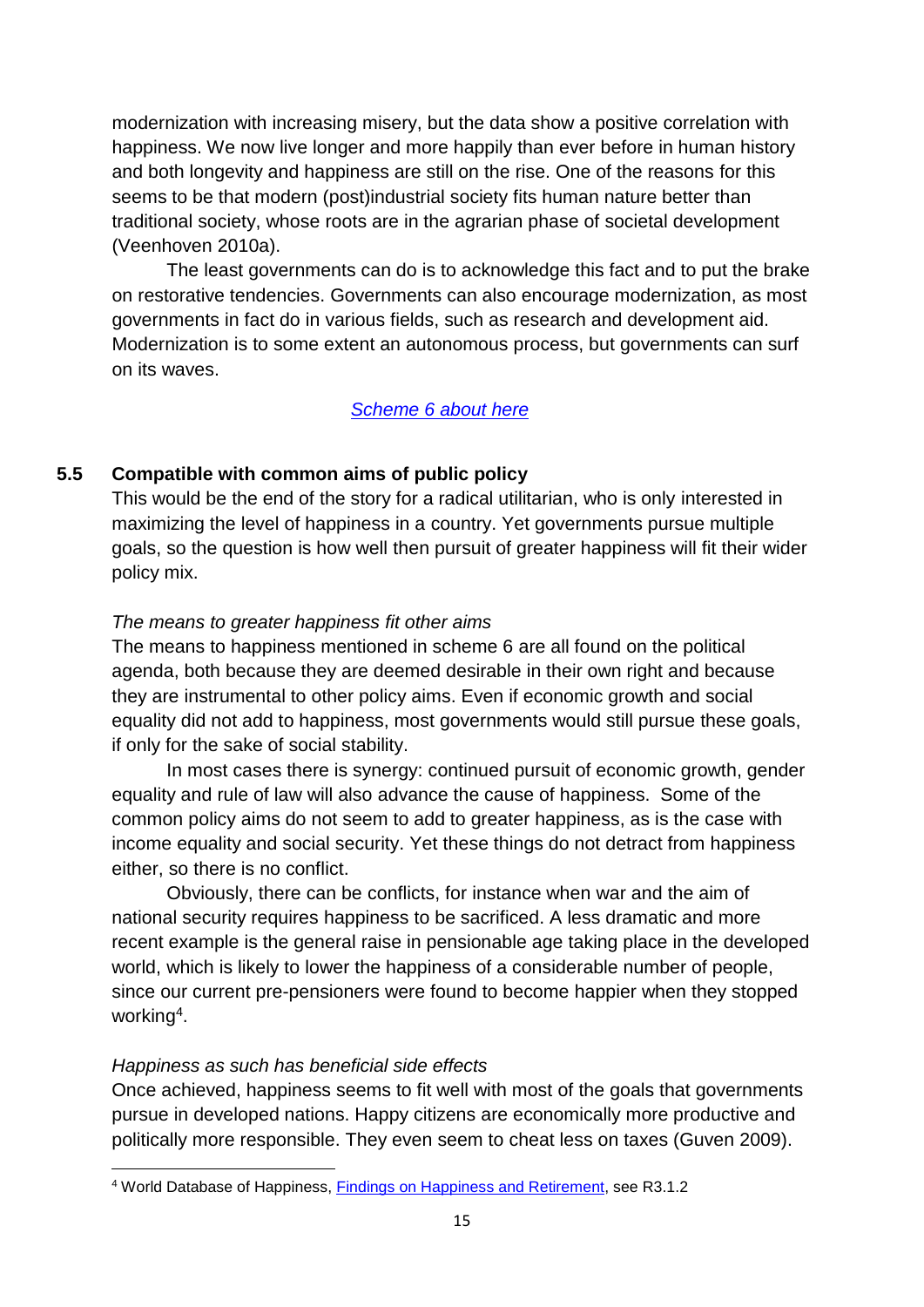Happiness also adds to health, and the common goal of 'Health for all', matches well with the pursuit of 'Greater happiness for a greater number (Veenhoven 2008c). Likewise happiness adds to the formation of 'social capital', happiness strengthens intimate networks and facilitates participation in voluntary organizations.

#### **6 FURTHER RESEARCH**

We are pretty well informed about how happy people are in nations and what societal conditions foster the happiness of citizens. Yet our information is limited to tangible things on which comparable international statistics are available. We are largely blind to the effects of cultural factors such as the quality of programs on television and different forms of socializing. Possibly, such cultural factors are a clue to the relatively high levels of happiness found in Latin American countries.

Most of our knowledge about societal conditions for happiness is based on cross-sectional analyses. Now that the data time-series are growing, we can get a view on effects of changes in societal conditions on change in happiness, as has already been done for the cases of economic growth and social security (Veenhoven & Vergunst 2014, Veenhoven 2011).

Though most societal conditions for happiness seem to be universal (Veenhoven 2010a), we must keep an open mind for variations across different kinds of nations, such as the relatively great impact of economic freedom in poor nations. Such split-ups become feasible now that we have data on almost all the countries of the world.

A last challenge for future research is to distinguish between cause and effect. Most of the correlations reported in this chapter can be due to reversed causality, the happiness of citizens affecting societal conditions, for example happiness facilitating economic development. The best way to assess causality is to conduct experiments, but experiments are hardly possible at the macro-level of nations. The best we can do is consider natural experiments, such as the introduction of the conceptive pill in the 1960s, which greatly reduced the family size and the fall of communism in 1990, which introduced the market economy in Eastern Europe. Both developments seem to have added to average happiness, but the subsequent rises in happiness may also have been caused by parallel social developments.

More controlled experiments are possible for specific social policies, an example is a house ownership program in the USA in which a group of beneficiaries was compared with a matched control group (Rohe & Stegman 1994). Happiness is increasingly used as an outcome in such effect studies, this literature can be tracked in the Bibliography of Happiness, section Rf03 'Observed effects of happiness policies' (Veenhoven2016a)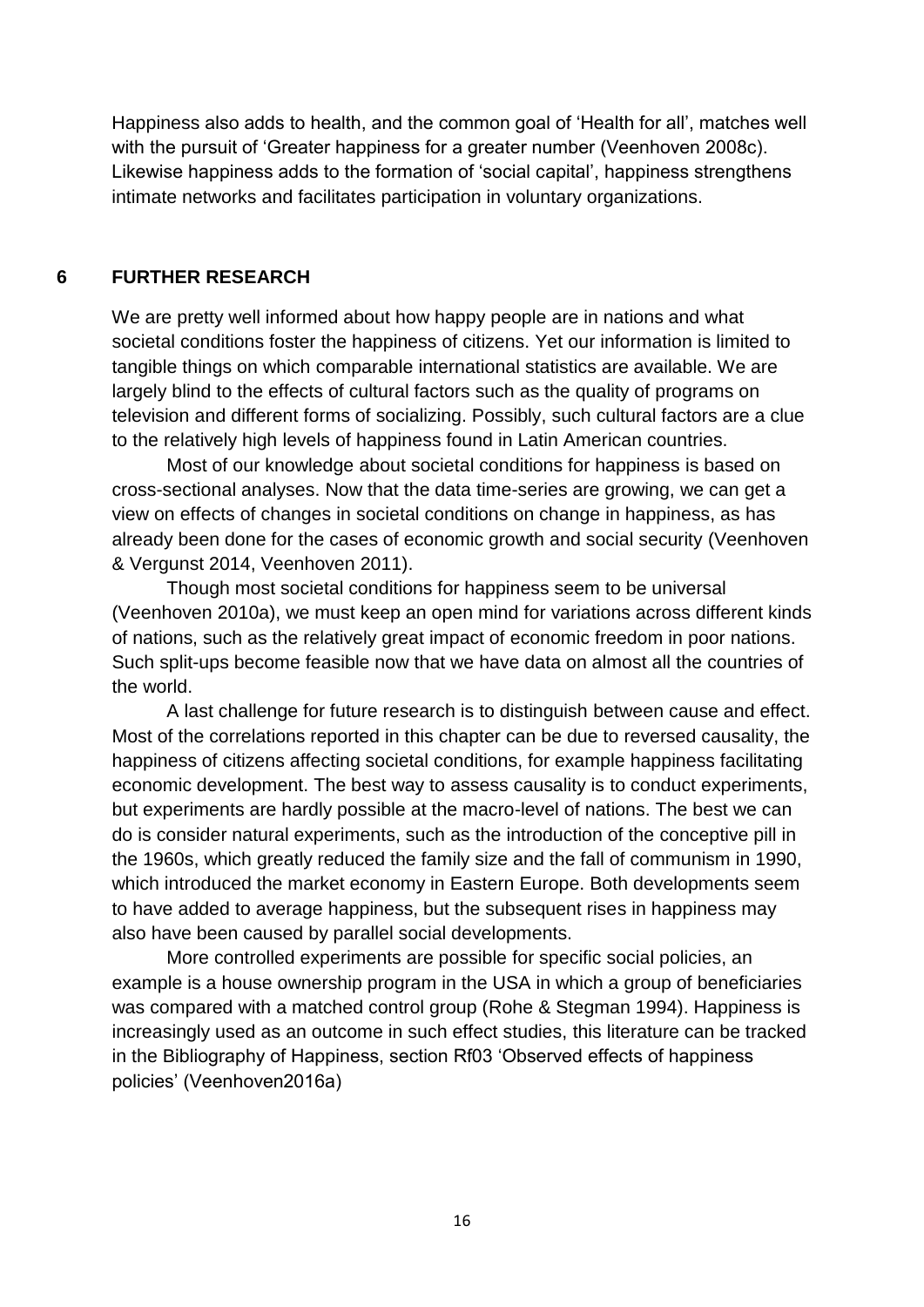#### **REFERENCES**

Andrews, F. & Withey, S (1976) *Social indicators of wellbeing: American perceptions of quality of life* Plenum Press, New York

BBC (2006) *The happiness formula: Opinion poll* GfK-NOP poll 421059. Report available at: [http://news.bbc.co.uk/nol/shared/bsp/hi/pdfs/29\\_03\\_06\\_happiness\\_gfkpoll.pdf](http://news.bbc.co.uk/nol/shared/bsp/hi/pdfs/29_03_06_happiness_gfkpoll.pdf)

Bentham, J. (1789) *An Introduction to the Principles of Morals and Legislation* London

Berg, M. & Veenhoven, R. (2010) *Income inequality and happiness in 119 nations* In: Bent Greve (ed) 'Social Policy and Happiness in Europe', Edgar Elgar, chapter 11, pp.174-194,

Brickman, P. & Campbell, D.T. (1971) *Hedonic Relativism and Planning the Good Society* in: Appley, M.H.(Ed.): Adaptation Level Theory'', Academic Press, 1971, New York, USA, 287 – 302

Brule, G. & Veenhoven, R. (2014) *Freedom and happiness in nations: Why the Finns are happier than the French* Psychology of Well-being: Theory, Research and Practice. ISSN: 2211-1522, [Open](http://www.psywb.com/content/4/1/17)  [access](http://www.psywb.com/content/4/1/17)

Burger, M., Kakar, L, Commandeur & Veenhoven, R. (2014) *distance and differences in happiness across nations: Some preliminary evidence* Journal of Happiness and Wellbeing, 3 (2) 142-158 ISSN 2147-561X

Cantril, H. (1965) *The pattern of human concern* Rutgers University Press, USA

Chiao, J.Y. & Blizinsky, K.D. (2010) *Culture-gene co-evolution of individualism-collectivism and the serotonin transporter gene* Proceedings of the Royal Society B, 277: 529-537

DeNeve, J.E., Ward, G.W., DeKeulenaer, F. VanLandeghem, B., Kavatos, G. & Norton, M.I. (2015)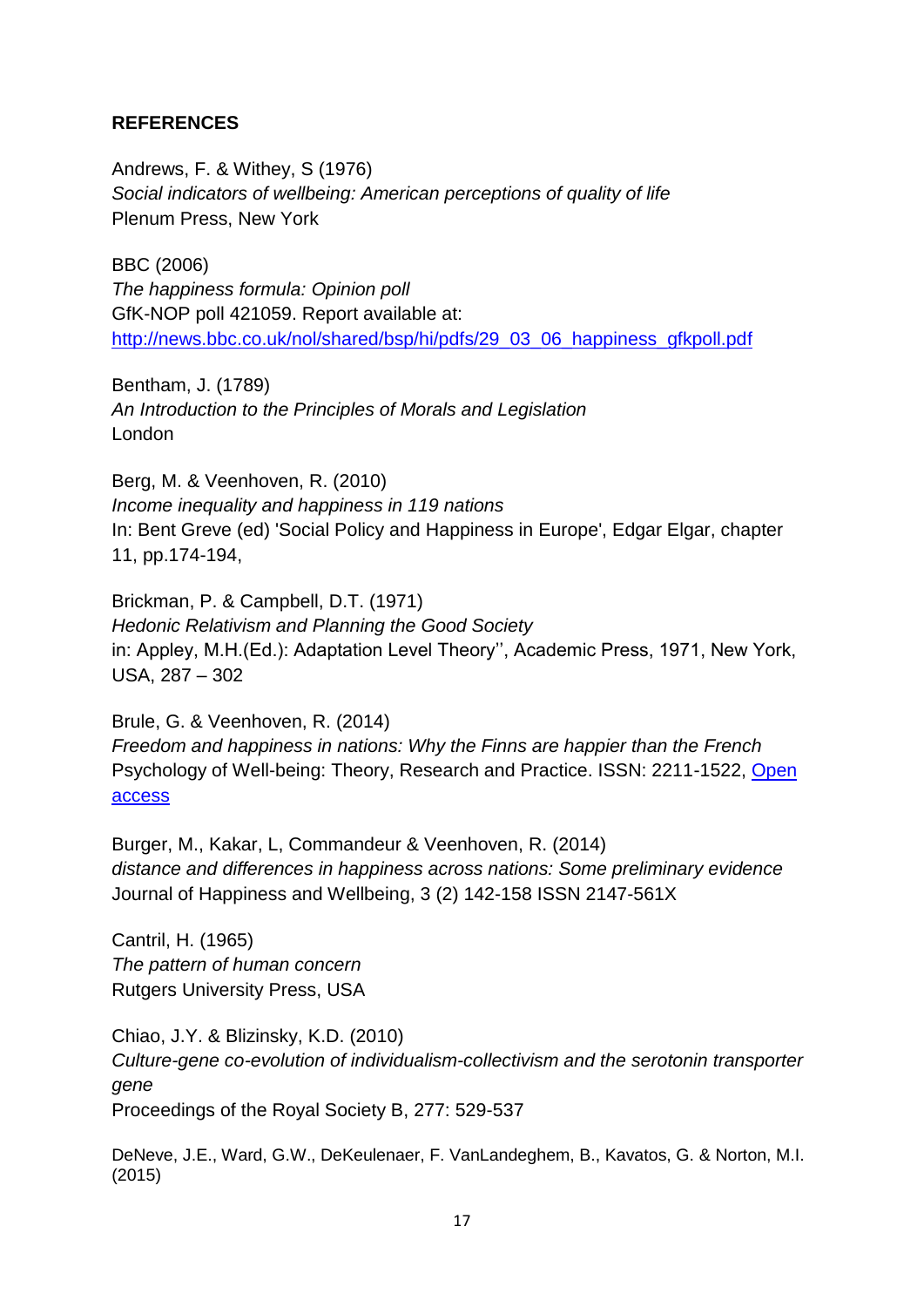*The asymmetric experience of positive and negative economic growth: Global evidence using subjective well-being data* Center for Economic Performance, CEP Discussion Paper No 1304

Diener, E., Emmons, R.A., Griffin, S & Larsen, R.J. (1985) *The satisfaction with life scale* Journal of Personality Assessment 49: 71-75

Easterlin, R.A. (1974) *Does Economic Growth Improve the Human Lot? Some Empirical Evidence.*  In: David, P.A. & Melvin W.R., Eds. "Nations and Households in Economic Growth", Stanford University Press, Palo Alto, USA, 98 - 125.

Gerson, E.M. (1976) *On quality of life* American Sociological Review, vol. 41, pp. 793-806

Guven, C. (2009) *Are happy people better citizens?* German economic Institute DIW, SOEP paper 199

Helliwell, J., Layard, R. & Sachs, J (2012) *World Happiness Report 2012* Earth Institute New York

Helliwell, J., Layard, R. & Sachs, J (2013) *World Happiness Report 2013* UN Sustainable Development Solutions Network, New York

Helliwell, J., Layard, R. & Sachs, J (2014) *World Happiness Report 2014* UN Sustainable Development Solutions Network, New York

Helliwell, J., Layard, R. & Sachs, J (2015) *World Happiness Report 2015* UN Sustainable Development Solutions Network, New York

Huxley, A. (1932) *Brave New World* Chatto & Windus, London

Inglehart, R. (1990) *Culture shift in advanced industrial society* Princeton University Press, USA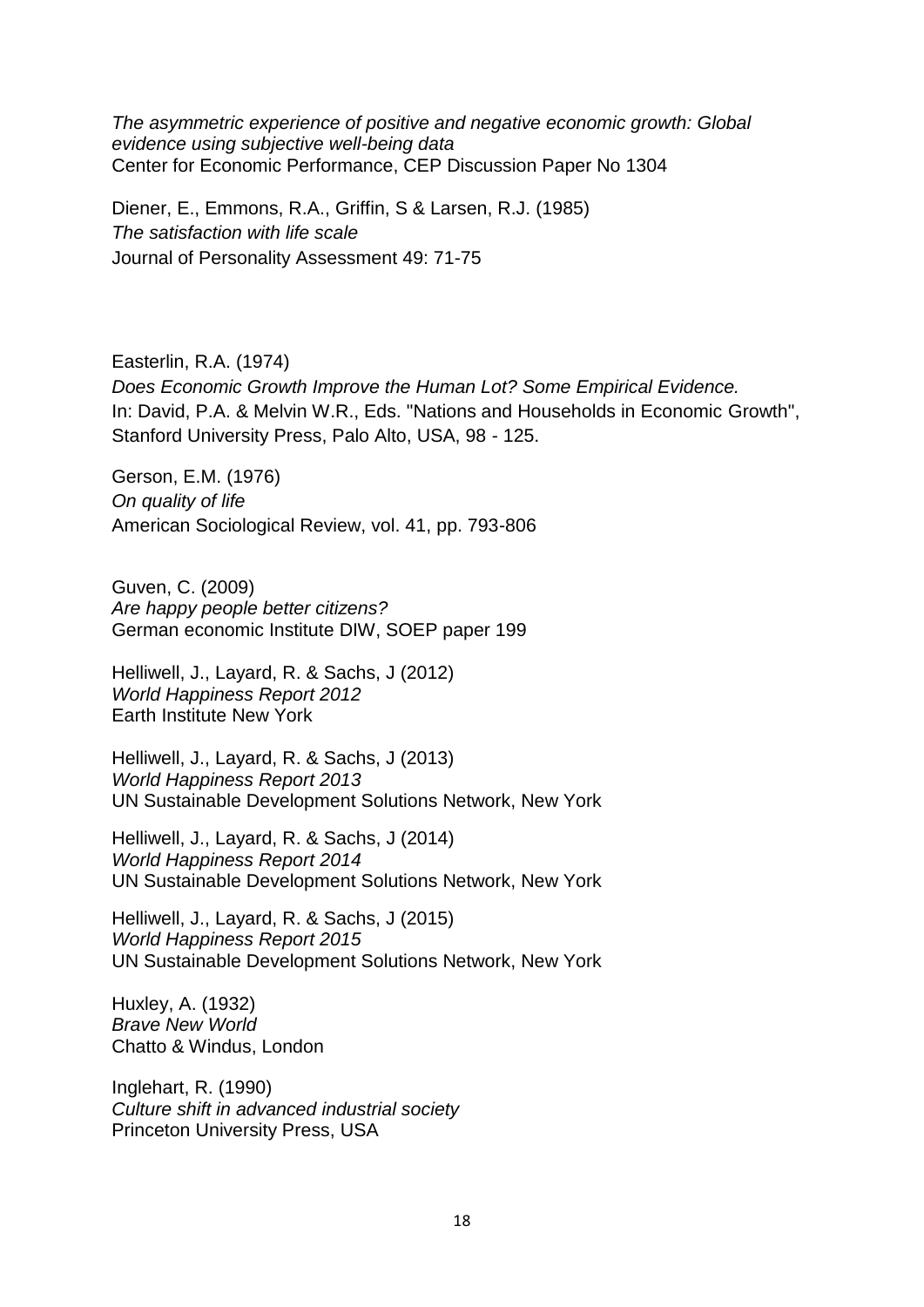Kahneman, D (1999) *Objective happiness* in: Kahneman, D., Diener, E., Schwarz, N. (Eds.) "Well-Being: The Foundations of Hedonic Psychology", Russell Sage Foundation, New York, USA, 3 - 25

Ott, J.C. (2010) *Good governance and happiness in nations: Technical quality precedes democracy and quality beats size* Journal of Happiness Studies, 11: 353-368

Ott, J. (2011) *Government and happiness in 130 nations: Good governance fosters higher level and more equality of happiness* Social Indicators Research, 102: 3-22

Rohe, W.M. & Stegman, M.(1994) *The Effects of Homeownership: on the Self-Esteem, Perceived Control and Life Satisfaction of Low-Income People* Journal of the American Planning Association, 60: 173 – 184

Stevenson, B. & Wolfers, J. (2009) *The paradox of declining female happiness* NBER working paper 14969 Available at:<http://www.nber.org/papers/w14969>

Sen, A: (1992) *Capability and wellbeing* In: Sen, A. & Nussbaum, M (Eds) 'The quality of life' Clarendon Press, Oxford, UK, pp. 30-53

Thinley, J (2012) *High-level meeting on happiness and wellbeing: Defining a new economic paradigm*. [http://world-happiness.org/past-events/high-level-meeting-on-happiness-and](http://world-happiness.org/past-events/high-level-meeting-on-happiness-and-wellbeing-april-2-2012/)[wellbeing-april-2-2012/](http://world-happiness.org/past-events/high-level-meeting-on-happiness-and-wellbeing-april-2-2012/)

VandeVliert, W., Parker, P.M. & Wong, Y. (2004) *Do colder and hotter climates make richer societies more, but poorer societies less happy and altruistic?* Journal of Environmental psychology 24: 17-30

Veenhoven, R. (1984) [Conditions of Happiness](https://personal.eur.nl/veenhoven/Pub1980s/84a-ab.htm) Reidel (now Springer), Dordrecht, Netherlands

Veenhoven, R. (2000) *[The four qualities of life. Ordering concepts and measures of the good life](https://personal.eur.nl/veenhoven/Pub2000s/2000c-full.pdf)*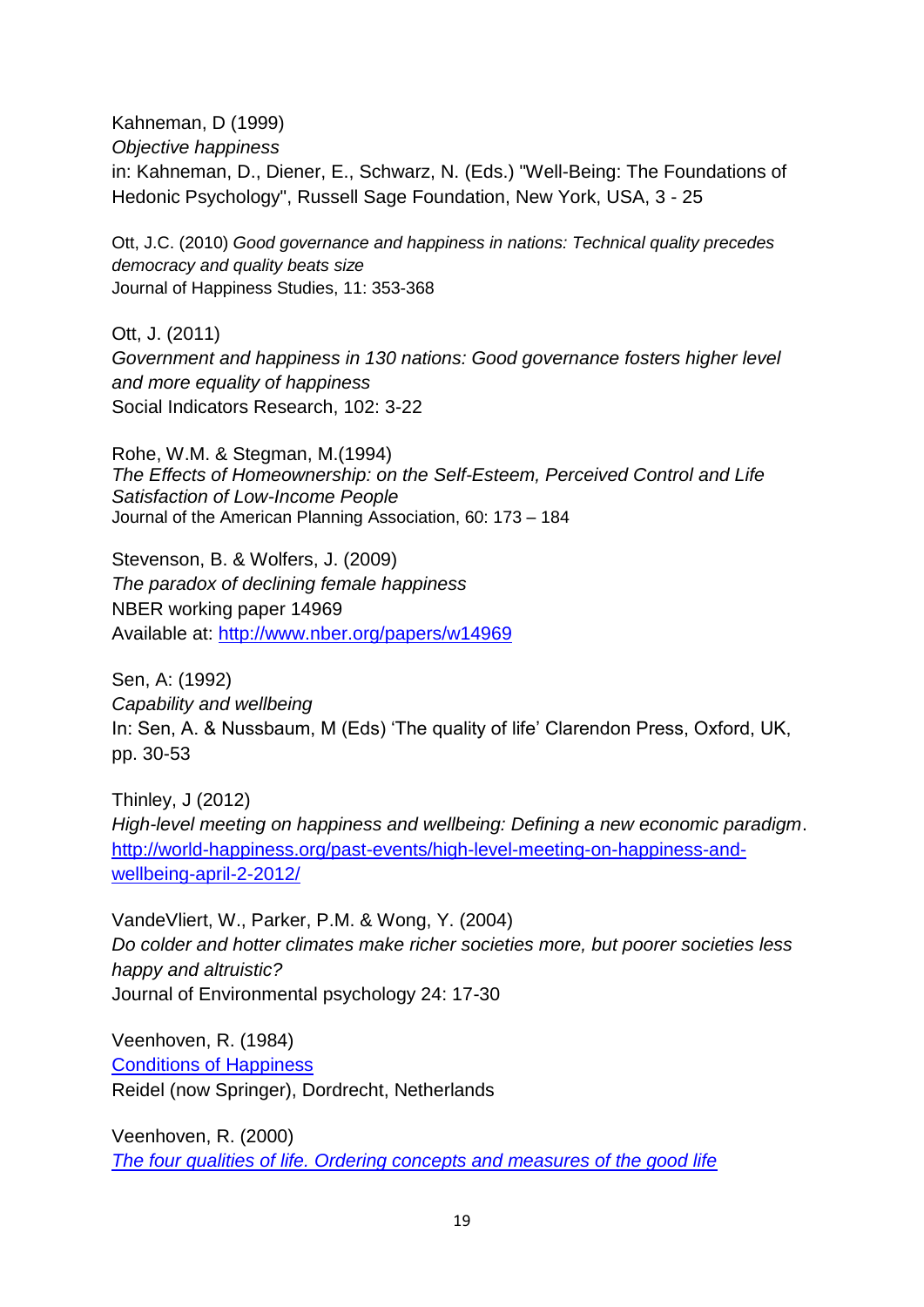Journal Of Happiness Studies, 1: 1-39

Veenhoven, R. (2008a) [Comparability of happiness across nations](https://personal.eur.nl/veenhoven/Pub2000s/2008f-full.pdf) School of Sociology and Social Work Journal, 104: 211-234, Kwansei Gakuin University, Japan

Veenhoven, R. (2008b) [Freedom and happiness: comparison of 126 nations in 2006](https://personal.eur.nl/veenhoven/Pub2000s/2008b-full.pdf) paper presented at: Legatum Prosperity Workshop, June 21-22 London, UK

Veenhoven, R. (2008c) *[Healthy happiness: Effects of happiness on physical health and the consequences](https://personal.eur.nl/veenhoven/Pub2000s/2008d-full.pdf)  [for preventive health care](https://personal.eur.nl/veenhoven/Pub2000s/2008d-full.pdf)* Journal of Happiness Studies, 9: 449-464

*Veenhoven, R. (2010a)* [Life is getting better: Societal evolution and fit with human nature](https://personal.eur.nl/veenhoven/Pub2010s/2010e-full.pdf) Social Indicators Research 97:105-122

Veenhoven, R. (2010b) *[How universal is happiness?](https://personal.eur.nl/veenhoven/Pub2010s/2010a-ab.html)*

Chapter 11 in Ed Diener, John F. Helliwell & Daniel Kahneman (Eds.) International Differences in Well-Being, Oxford University Press, New York, ISBN-13: 978-0-19-973273-9, page 328-350. Available at:

Veenhoven, R. (2011) *[Happiness and society](https://personal.eur.nl/veenhoven/Pub2010s/2011s-full.pdf)* Soziale Sicherheit 9: 298-302

Veenhoven, R. (2015a) *[Informed Pursuit of happiness: What we should know, do know and can get to know](https://personal.eur.nl/veenhoven/Pub2010s/2015p-full.pdf)* Journal of Happiness Studies, 16 (4) 1035-1071

Veenhoven, R (2015b)

*[Happiness: History of the concept](https://personal.eur.nl/veenhoven/Pub2010s/2015t-full.pdf)*

in: James Wright (Ed.) International Encyclopedia of Social and Behavioral Sciences, 2nd edition Vol. 10 pp 521-525, Oxford Elsevier

Veenhoven, R. (2016) *World Database of Happiness* Erasmus University Rotterdam, Netherlands Available at: [http://worlddatabaseofhappiness.eur.nl](http://worlddatabaseofhappiness.eur.nl/)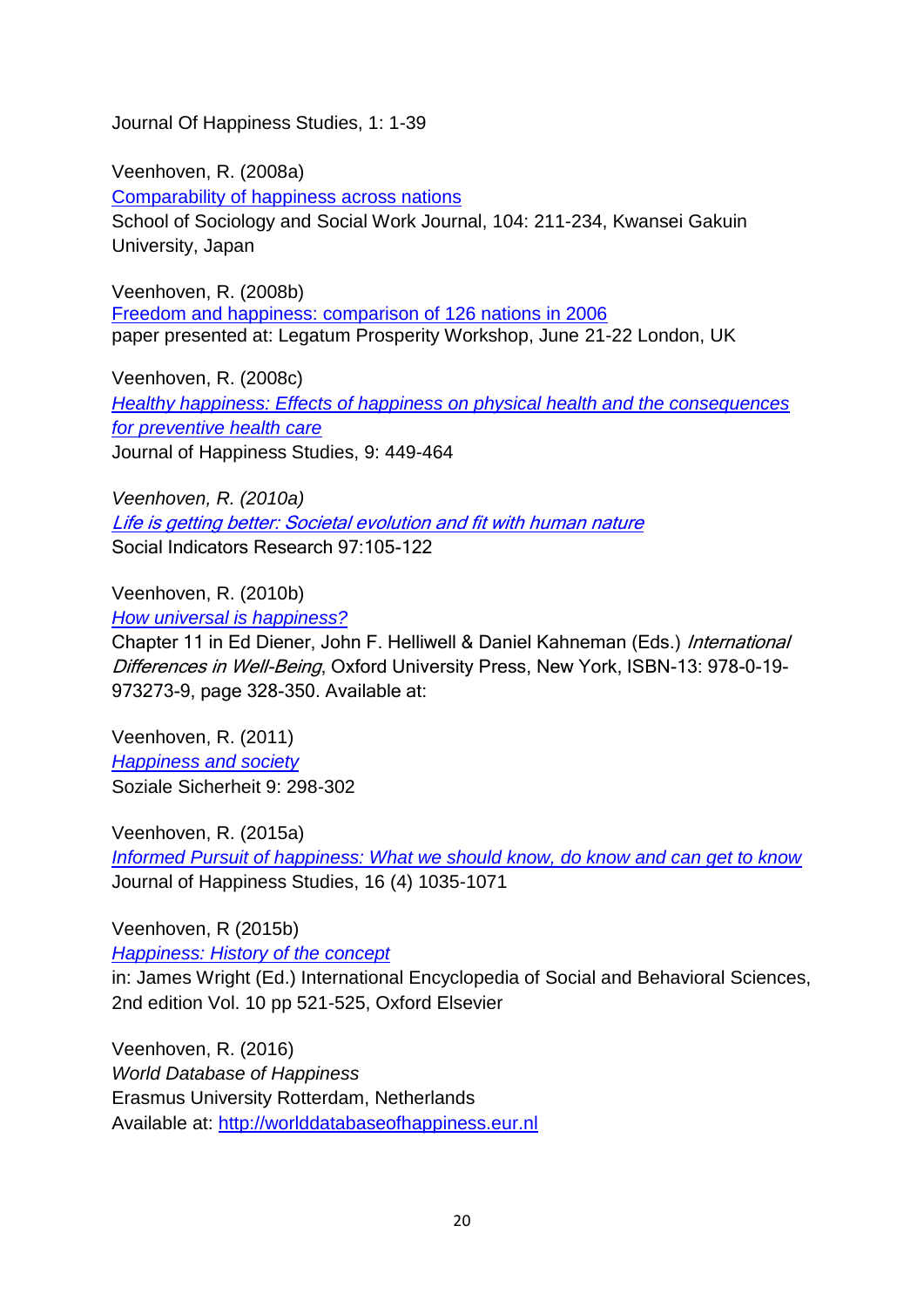Veenhoven, R. (2016a) *Bibliography of Happiness* World Database of Happiness, Erasmus University Rotterdam Available at: [http://worlddatabaseofhappiness.eur.nl/hap\\_bib/bib\\_fp.php](http://worlddatabaseofhappiness.eur.nl/)

Veenhoven, R. (2016b) *Measures of Happiness* World Database of Happiness, Erasmus University Rotterdam Available at: [http://worlddatabaseofhappiness.eur.nl/hap\\_quer/hqi\\_fp.htm](http://worlddatabaseofhappiness.eur.nl/hap_quer/hqi_fp.htm)

Veenhoven, R. (2016c) *Happiness in Nations* World Database of Happiness, Erasmus University Rotterdam Available at: [http://worlddatabaseofhappiness.eur.nl/hap\\_nat/nat\\_fp.php](http://worlddatabaseofhappiness.eur.nl/hap_nat/nat_fp.php)

Veenhoven, R. (2016d) *Happiness in Publics* World Database of Happiness, Erasmus University Rotterdam Available at: [http://worlddatabaseofhappiness.eur.nl/hap\\_pub/pub\\_fp.php](http://worlddatabaseofhappiness.eur.nl/)

Veenhoven, R. (2016e) *Correlates* o*f Happiness* World Database of Happiness, Erasmus University Rotterdam Available at: [http://worlddatabaseofhappiness.eur.nl/hap\\_cor/cor\\_fp.htm](http://worlddatabaseofhappiness.eur.nl/hap_cor/cor_fp.htm)

Veenhoven, R. (2016f) *Average happiness in 160 nations 2005-2014* World Database of Happiness, Erasmus University Rotterdam Available at: [http://worlddatabaseofhappiness.eur.nl/hap\\_nat/findingreports/RankReport\\_Average](http://worlddatabaseofhappiness.eur.nl/hap_nat/findingreports/RankReport_AverageHappiness.php) [Happiness.php](http://worlddatabaseofhappiness.eur.nl/hap_nat/findingreports/RankReport_AverageHappiness.php) Veenhoven, R. (2016g)

*Trend Average Happiness in Nations 1946-2015 How much people like the life they live* World Database of Happiness, Erasmus University Rotterdam Available at: [http://worlddatabaseofhappiness.eur.nl/hap\\_nat/findingreports/TrendReport\\_Average](http://worlddatabaseofhappiness.eur.nl/hap_nat/findingreports/TrendReport_AverageHappiness.pdf) [Happiness.pdf](http://worlddatabaseofhappiness.eur.nl/hap_nat/findingreports/TrendReport_AverageHappiness.pdf)

Veenhoven, R. & Vergunst, F. (2014) *[The Easterlin Illusion: Economic growth does go with greater happiness](https://personal.eur.nl/veenhoven/Pub2010s/2014e-full.pdf)* International Journal of Happiness and Development 1 (4) 311-343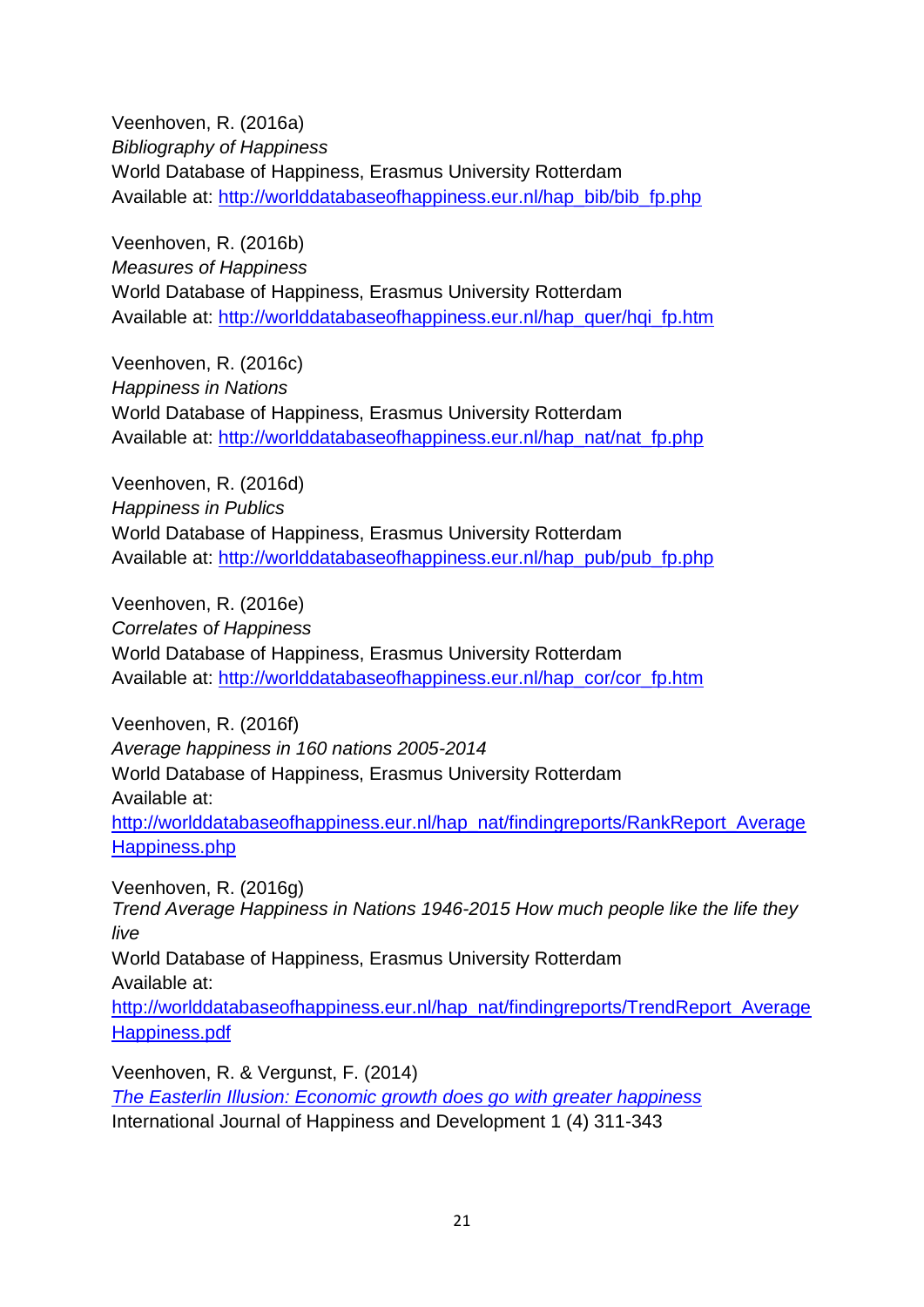# <span id="page-21-0"></span>Scheme 1 **Four qualities of life**

|              | Outer qualities           | Inner qualities               |  |
|--------------|---------------------------|-------------------------------|--|
| Life chances | Livability of environment | Life-ability of the person    |  |
| Life results | Usefulness of life        | <b>Satisfaction with life</b> |  |

Source: Veenhoven 2000

## <span id="page-21-1"></span>Scheme 2 **Four kinds of satisfaction**

|                 | Passing         | Enduring                 |  |
|-----------------|-----------------|--------------------------|--|
| Life aspects    | Pleasure        | Domain satisfaction      |  |
| Life-as-a-whole | Peak experience | <b>Life satisfaction</b> |  |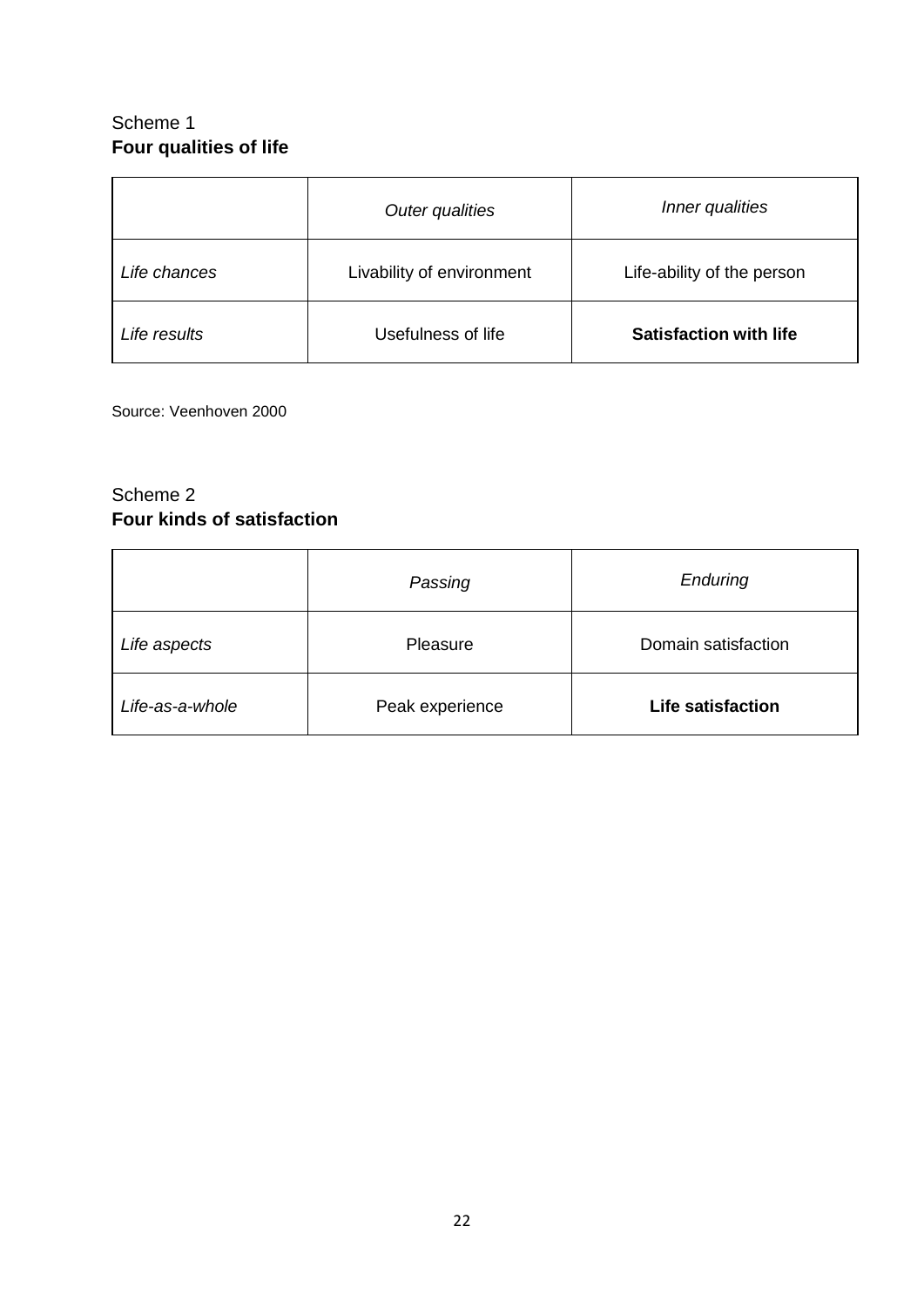#### *Single questions*

• Taking all together, how happy would you say you are: very happy, quite happy, not very happy, not at all happy? (standard item in the World Value Studies)

<span id="page-22-0"></span>\_\_\_\_\_\_\_\_\_\_\_\_\_\_\_\_\_\_\_\_\_\_\_\_\_\_\_\_\_\_\_\_\_\_\_\_\_\_\_\_\_\_\_\_\_\_\_\_\_\_\_\_\_\_\_\_\_\_\_\_\_\_\_\_\_\_

- How satisfied are you with the life you lead? Very satisfied, fairly satisfied, not very satisfied, not at all satisfied? (standard item in Euro-barometer surveys)
- Here is a picture of a ladder. Suppose the top of the ladder represents the best possible life for you and the bottom of the ladder the worst possible life. Where on the ladder do you feel you personally stand at the present time? (0-10 ladder like rating scale)

(Cantril's (1965) present life ladder rating)

#### *Multiple questions (summed)*

- Same question asked twice: at the beginning and at the end of interview How do you feel about your life-as-a-whole? Delighted, pleased, mostly satisfying, mixed, mostly dissatisfying, unhappy, terrible? (Andrews & Withey's (1976) Life 3)
- Five questions, rated on a 1-7 scale ranging from strongly agree to strongly disagree. (Diener's 1985 Satisfaction With Life Scale SWLS)

\_\_\_\_\_\_\_\_\_\_\_\_\_\_\_\_\_\_\_\_\_\_\_\_\_\_\_\_\_\_\_\_\_\_\_\_\_\_\_\_\_\_\_\_\_\_\_\_\_\_\_\_\_\_\_\_\_\_\_\_\_\_\_\_\_\_\_

- In most ways my life is close to ideal
- The conditions of my life are excellent
- I am satisfied with my life
- So far I have gotten the important things I want in life
- If I could live my life over, I would change almost nothing<sup>5</sup>

**<sup>.</sup>** <sup>5</sup> In my view this last item is not appropriate. One can be quite satisfied with life, but still be open to the opportunity to try something new.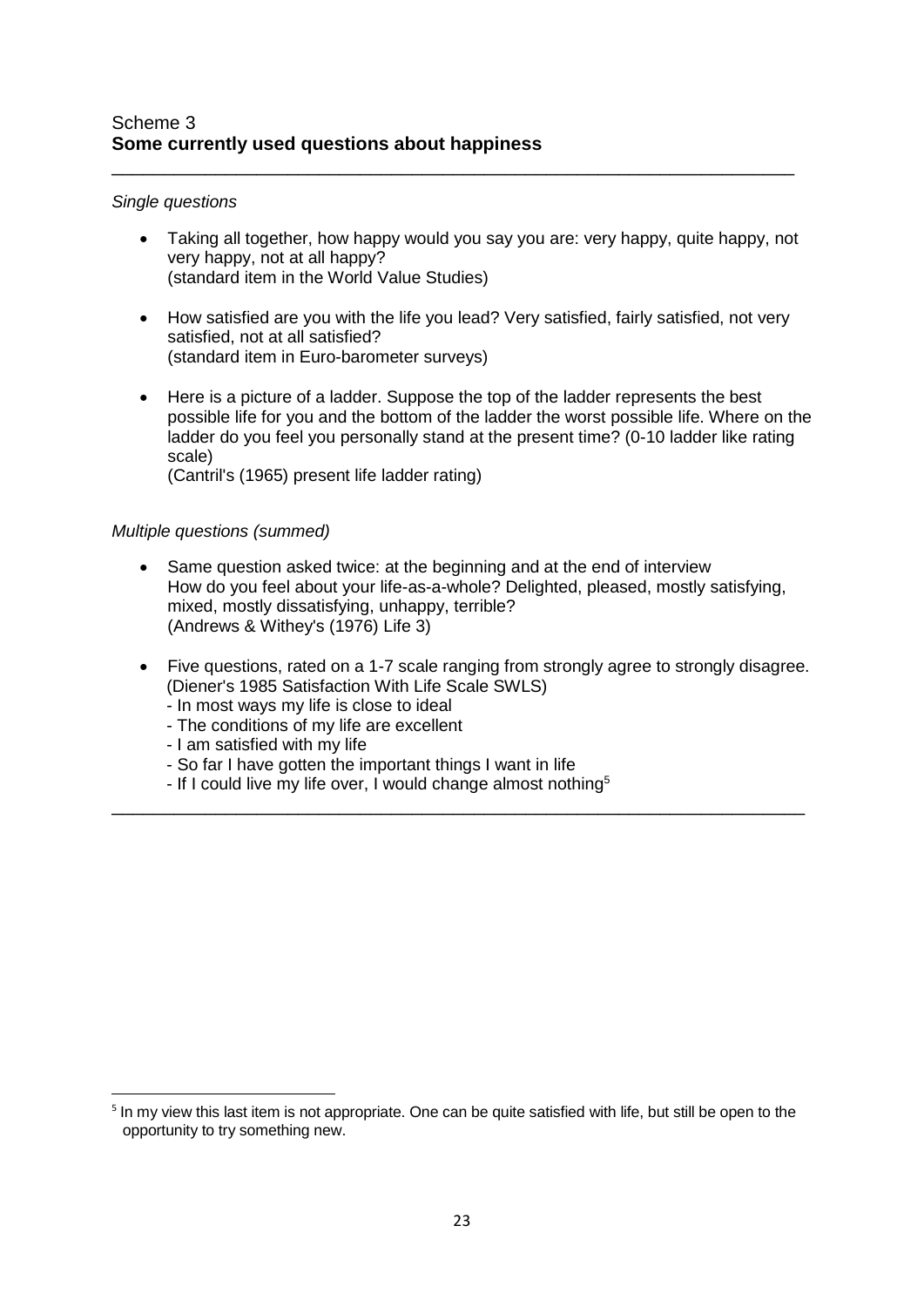# <span id="page-23-0"></span>Scheme 4 **Average happiness in nations**



Source: World Database of Happiness: Rank report average happiness in nations (Veenhoven 2016f)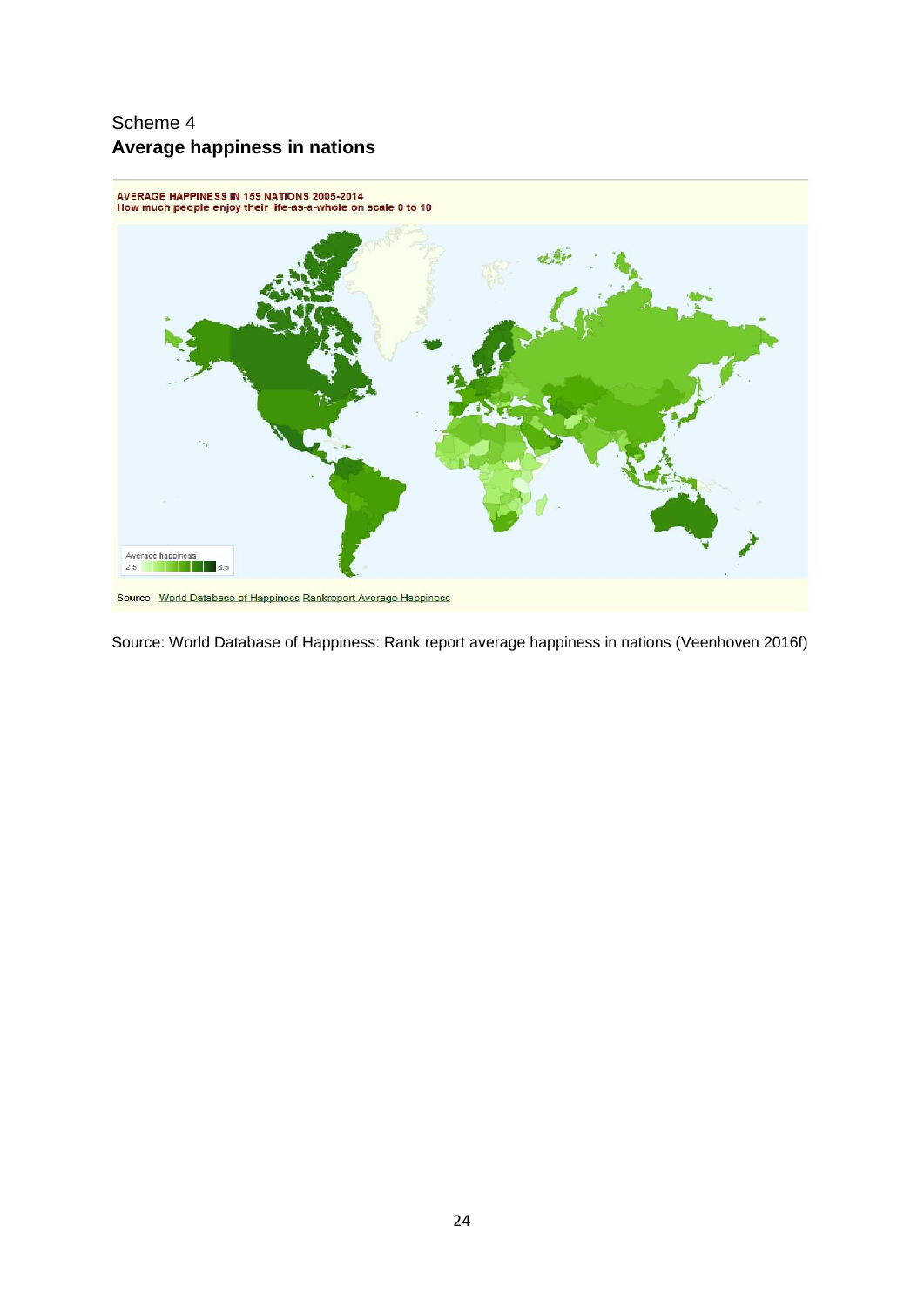

<span id="page-24-0"></span>Scheme 5 **Change of average happiness in three nations 1973-2015**

Source: World Database of Happiness, Trend report average happiness in nations (Veenhoven 2016g)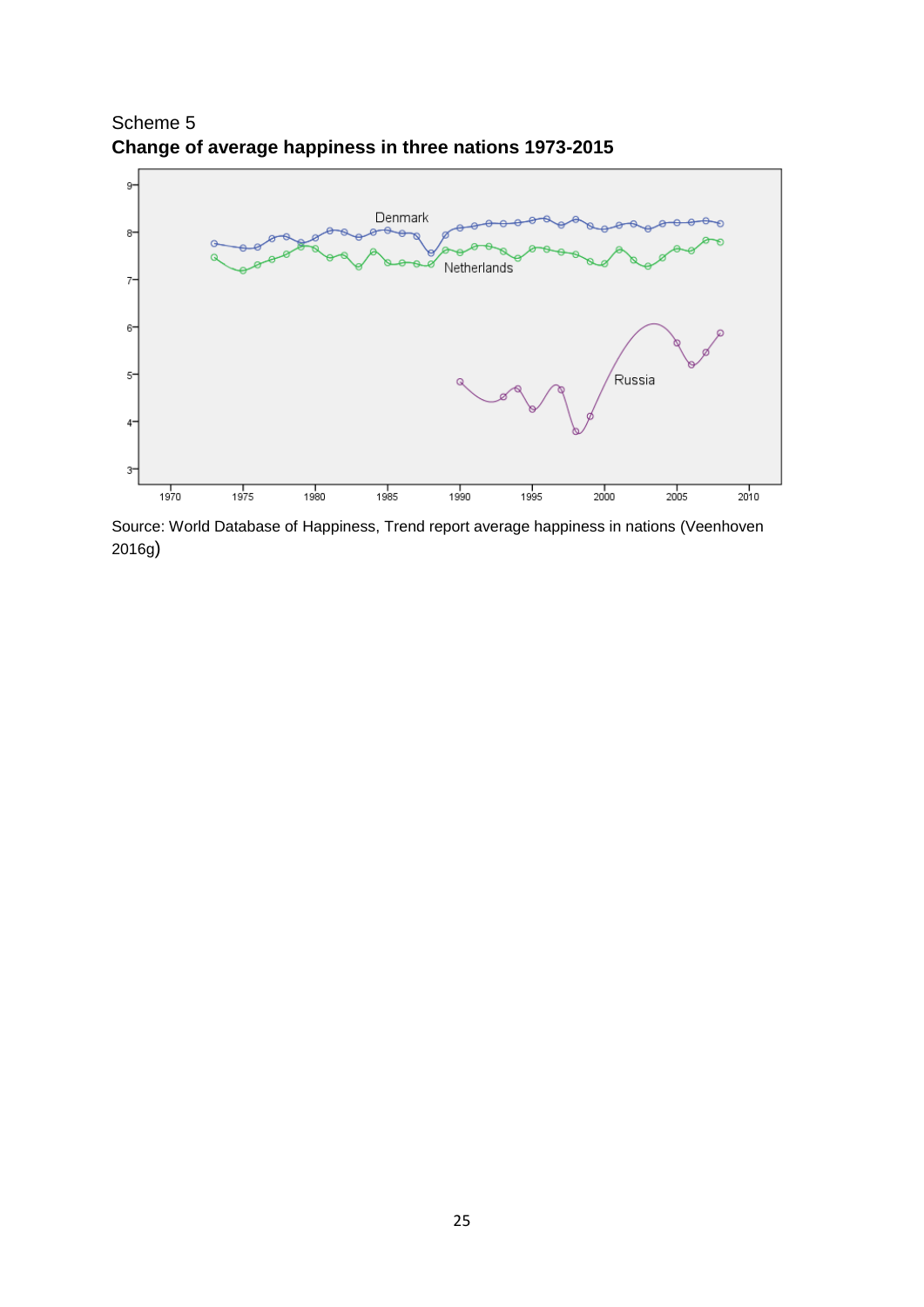# <span id="page-25-0"></span>Scheme 6 **Some societal conditions for happiness**

| <b>Nation characteristic</b>           | Findings in the World Database of Happiness <sup>6</sup> |                      |              |                     |                      |
|----------------------------------------|----------------------------------------------------------|----------------------|--------------|---------------------|----------------------|
|                                        | on the general population                                |                      |              | on particular kinds | Number of            |
|                                        | cross sectional                                          |                      | longitudinal | of countries        | findings and         |
|                                        | raw                                                      | partial              |              |                     | link to detail       |
|                                        |                                                          |                      |              |                     |                      |
| <b>Wealth</b>                          |                                                          |                      |              |                     |                      |
| GDP p/c                                | $\ddot{}$                                                | ÷                    | $\ddot{}$    |                     |                      |
| Freedom                                |                                                          |                      |              |                     |                      |
| Economic freedom                       | ÷                                                        | ٠                    |              |                     | 25                   |
| Political freedom                      | ٠                                                        | ٠                    |              |                     | 20                   |
| Private freedom                        | ٠                                                        | ٠                    |              |                     | 27                   |
| <b>Equality</b>                        |                                                          |                      |              |                     |                      |
| Income equality                        | $\bf{0}$                                                 | $\bf{0}$             |              |                     | 32                   |
| Gender equality                        | ٠                                                        | ÷                    |              |                     | 21                   |
| <b>Security</b>                        |                                                          |                      |              |                     |                      |
| Physical security; murder rate         | $\mathbf 0$                                              | $\bf{0}$             |              |                     | 6                    |
| Social security                        | ٠                                                        | $\overline{0}$       | $\bf{0}$     |                     | 40                   |
|                                        |                                                          |                      |              |                     |                      |
| Care                                   |                                                          |                      |              |                     |                      |
| Public health expenditure              | ٠                                                        | $\bf{0}$             |              |                     | $\overline{5}$       |
| Mental health care                     | $\ddot{}$                                                | $\ddot{}$            |              |                     | $\mathbf{1}$         |
| <b>Institutional quality</b>           |                                                          |                      |              |                     |                      |
| Rule of law                            | ٠                                                        | ٠                    |              |                     | 28                   |
| Good governance                        | ÷                                                        | $\ddot{\phantom{1}}$ |              |                     | 28                   |
|                                        |                                                          |                      |              |                     |                      |
| <b>Modernity</b>                       |                                                          | $\bf{0}$             |              |                     |                      |
| Literacy and schooling<br>Urbanization | ٠                                                        |                      |              |                     | 16<br>$\overline{3}$ |
| Individualization                      | ٠                                                        | ÷<br>$\ddot{}$       |              |                     | $\overline{7}$       |
|                                        | ÷                                                        |                      |              |                     |                      |
| <b>Explained variance</b>              |                                                          | ±75%                 |              |                     |                      |

**.** 

<sup>&</sup>lt;sup>6</sup> World Database of Happiness, **Findings on Happiness and Conditions in Nations**